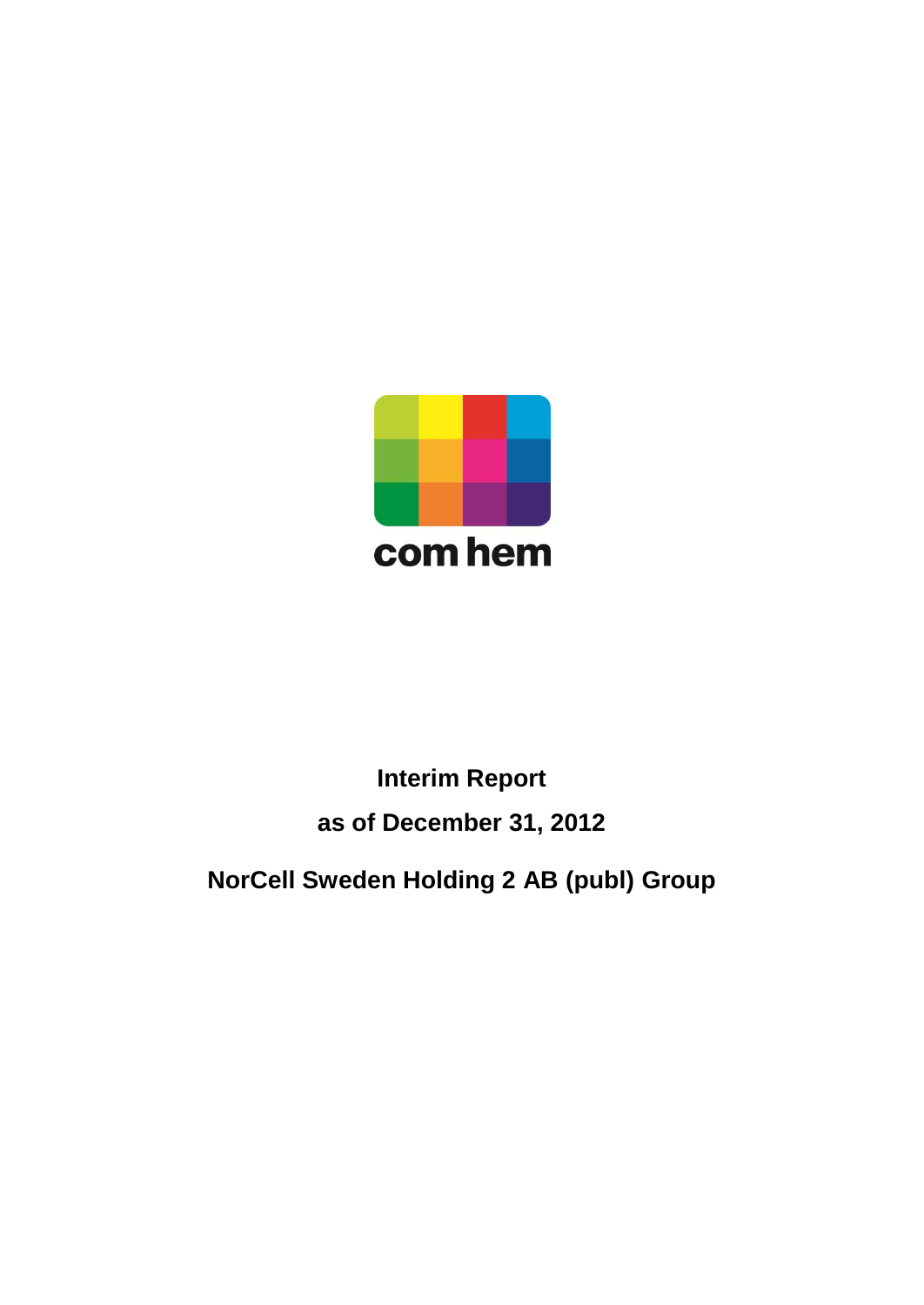**FOR IMMEDIATE RELEASE**

Date: February 20, 2013 Time: 9:30 CET

#### **IMPORTANT INFORMATION**

For investors and prospective investors in NorCell 1B AB (publ) Senior PIK Notes, NorCell Sweden Holding 2 AB (publ) Senior Notes and NorCell Sweden Holding 3 AB (publ) Senior Secured Notes, please refer to this interim report as of December 31, 2012 (the "**Interim Report**") presenting NorCell Sweden Holding 2 AB (publ) Group's condensed consolidated financial statements for the period October 1, 2012 to December 31, 2012, and for the year ended December 31, 2012.

NorCell 1B AB (publ) is a holding company with no independent business operations or significant assets other than investments in its subsidiaries.

In this Interim Report, the terms "we", "our", "us", the "Company", the "Group" and "Com Hem" for the period following the consummation of the Acquisition (as described in the Annual Report 2011*)*, refer to either NorCell Sweden Holding 2 AB (publ), or NorCell Sweden Holding 2 AB (publ) and its subsidiaries, as the context requires, and for the period prior to the consummation of the Acquisition, refer to either Com Hem Holding AB, or Com Hem Holding AB and its subsidiaries, as the context requires.

The term "**NorCell Group**" refers to NorCell Sweden Holding 2 AB (publ) and its subsidiaries and the term "**NCAC Group**" refers to Com Hem Holding AB and its subsidiaries.

Certain numerical information and other amounts and percentages presented in this Interim Report may not sum due to rounding. In addition, certain figures in this document have been rounded to the nearest whole number.

As used herein, the symbol "n/m" means "not meaningful", and "n/a" means "not applicable".

For definitions and glossary, please refer to the Group's Annual Report 2011.

This Interim Report has not been audited or reviewed by the Company's auditors.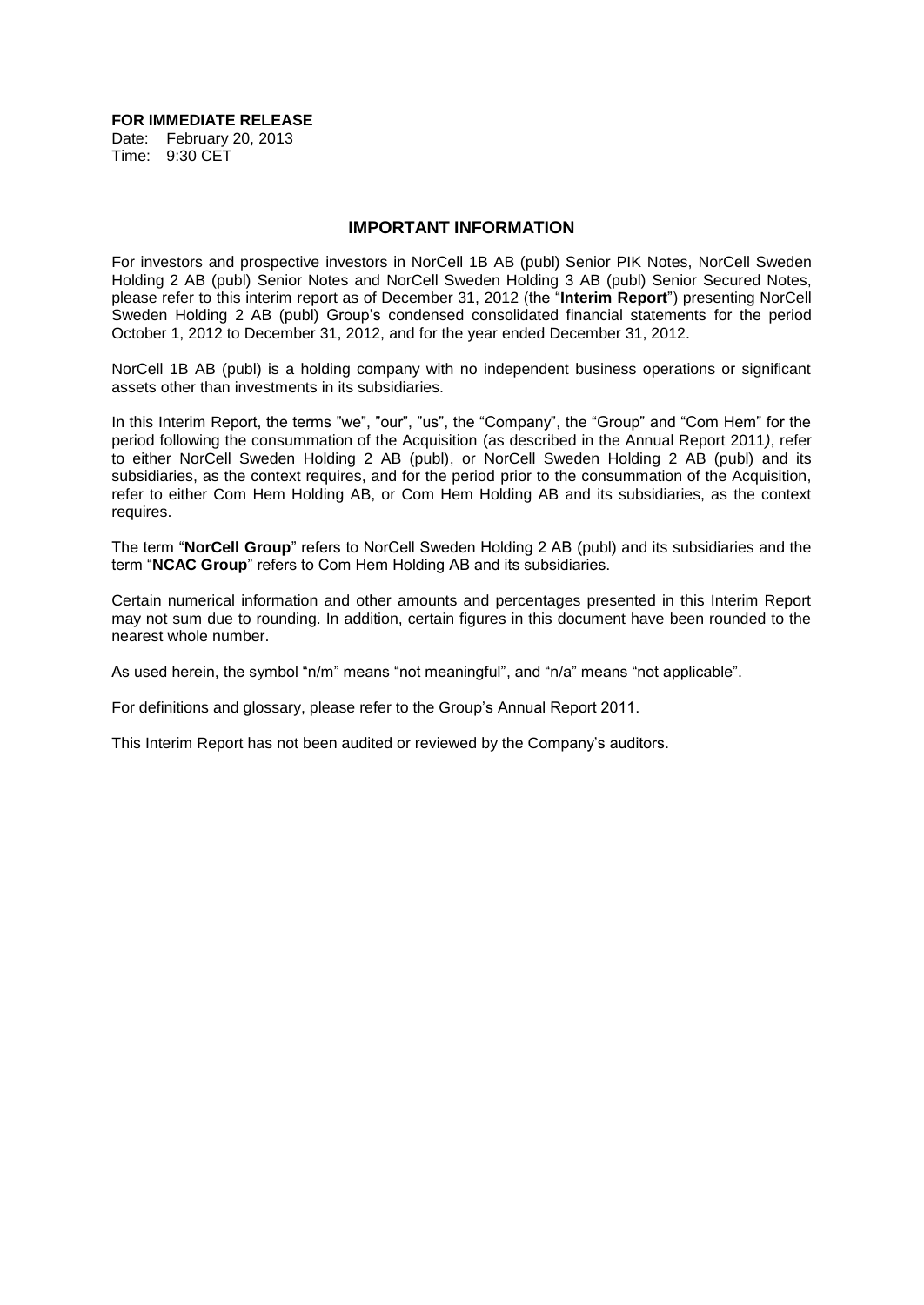# **DISCLOSURE REGARDING FORWARD-LOOKING STATEMENTS**

This Interim Report contains various forward-looking statements that reflect Management's current view with respect to future events and anticipated financial and operational performance. Forwardlooking statements as a general matter are all statements other than statements as to historical facts or present facts or circumstances. The words "believe", "expect", "anticipate", "intend", "may", "plan", "estimate", "will", "should", "could", "aim" or "might", or, in each case, their negative, or similar expressions, identify certain of these forward-looking statements. Other forward-looking statements can be identified in the context in which the statements are made. Forward-looking statements appear in a number of places in this Interim Report, including, without limitation, in the sections entitled "*Fourth Quarter Highlights*" and "*Results of Operations and Financial Condition*", and include, among other things, statements relating to:

- The Group's strategy, outlook and growth prospects;
- the Group's operational and financial targets;
- the Group's liquidity, capital resources and capital expenditures;
- the Group's planned investments;
- the expectations as to future growth in demand for the Group's products and services;
- general economic trends and trends in the cable television and telecommunications industries;
- the impact of regulations on the Group and the Group's operations;
- the competitive environment in which the Group operates; and
- the outcome of legal proceedings.

Although Com Hem believes that the expectations reflected in these forward-looking statements are reasonable, Com Hem can give no assurances that they will materialize or prove to be correct. Because these statements are based on assumptions or estimates and are subject to risks and uncertainties, the actual results or outcome could differ materially from those set out in the forwardlooking statements as a result of, among others:

- Digital television, broadband and fixed-telephony penetration and other market developments;
- competition from local or international cable, telecommunications, media, production or alternative technology companies, including local area networks, satellite, Internet-protocol television, hybrid television and wireless broadband companies;
- changes in international, national and local economic, political, business, industry and tax conditions;
- changes in underlying consumer behavior, including changes in consumer television viewing and preferences;
- changes in technology;
- changes in content prices;
- consolidation in the cable or telecommunications industry;
- the Group's ability to generate the funds needed to service the Group's debt;
- factors affecting the Group's leverage and the Group's ability to service debt;
- the effects of operating and financial restrictions in the Group's debt instruments;
- the ability to successfully develop and expand the range of products and services offered;
- the ability to retain or replace key personnel; and
- change in the Group's business strategy, development and investment plans.

These forward-looking statements speak only as of the date of this Interim Report. Com Hem expressly undertakes no obligation to publicly update or revise any forward-looking statements, whether as a result of new information, future events or otherwise, other than as required by law or regulation. Accordingly, investors and prospective investors are cautioned not to place undue reliance on any of the forward-looking statements herein.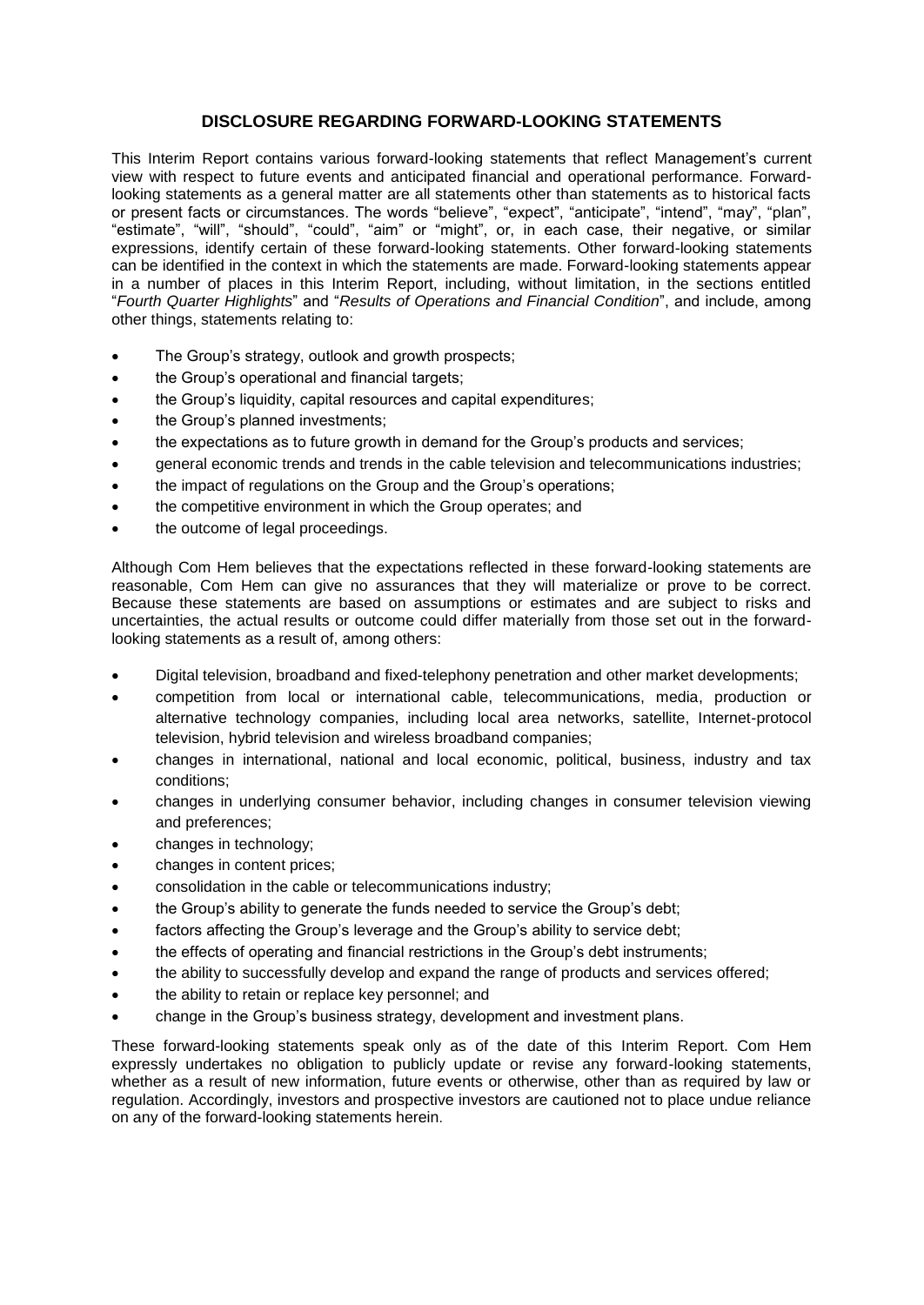# **TABLE OF CONTENTS**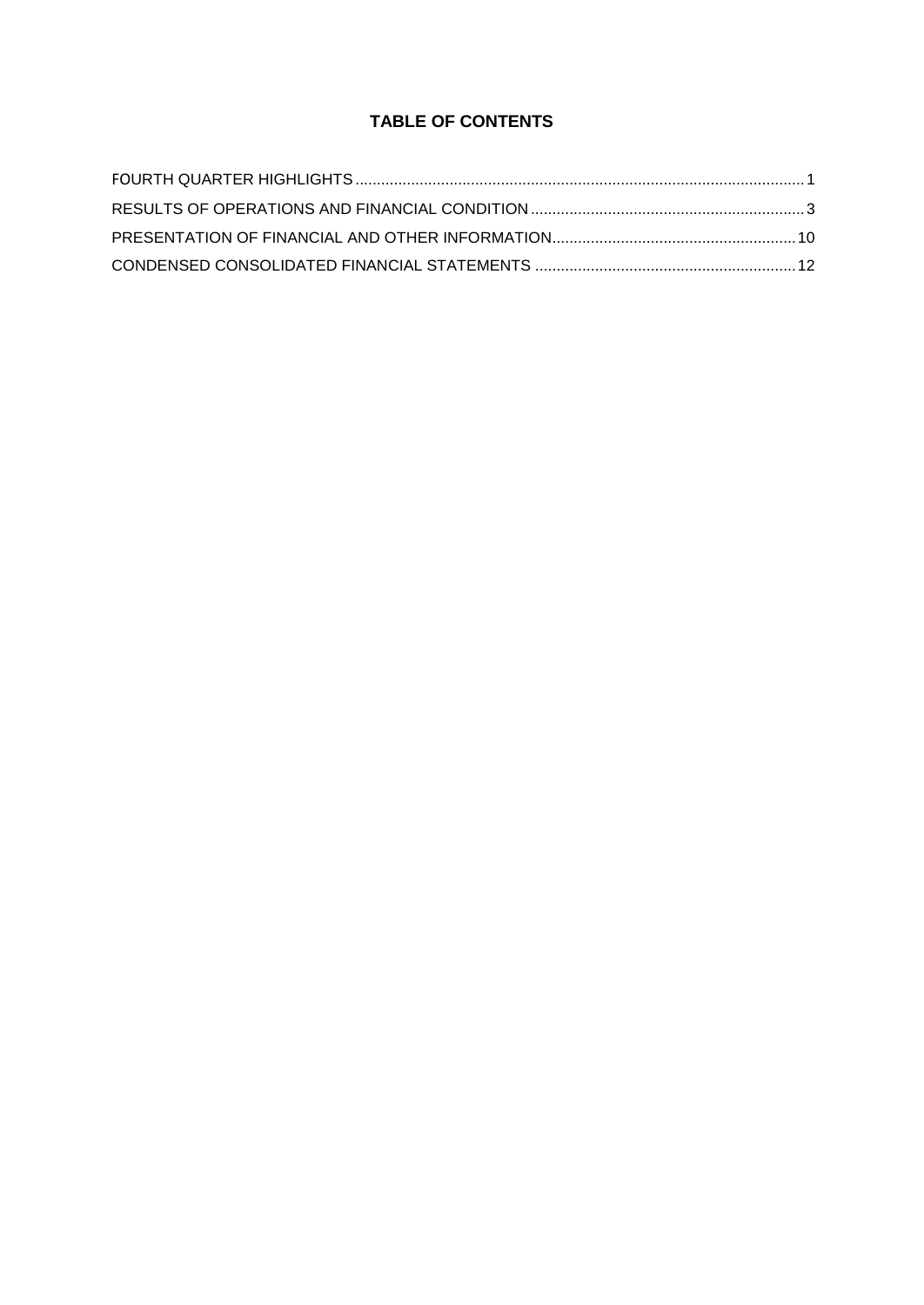# **FOURTH QUARTER HIGHLIGHTS**

*The following chapter presents key financial and operating highlights that have occurred during the three months ended December 31, 2012 unless otherwise stated. You should read this table in conjunction with "Results of Operations and Financial Condition", "Presentation of Financial and Other Information" and "Condensed Consolidated Financial Statements", which are included elsewhere in this Interim Report.*

# **Key Financial Highlights**

| For the three months<br>ended December 31, |                |                   | For the year<br>ended December 31, |
|--------------------------------------------|----------------|-------------------|------------------------------------|
| Actual<br>2012                             | Actual<br>2011 | Actual<br>2012    | <b>Pro Forma</b><br>2011           |
| (SEK in millions)                          |                | (SEK in millions) |                                    |
| 1.145                                      | 1.152          | 4.562             | 4.520                              |
| 577                                        | 508            | 2.232             | 2.098                              |
| 583                                        | 517            | 2.262             | 2.138                              |
| 357                                        | 328            | 913               | 734                                |
| 295                                        | 216            | 1.196             | 1.419                              |

# **Stable revenue development in fourth quarter 2012**

Com Hem's revenue was stable during the fourth quarter compared to the corresponding quarter 2011. Revenue was SEK 1,145 million in the three months ended December 31, 2012, compared to SEK 1,152 million in the three months ended December 31, 2011.

## **Improved profitability and Adjusted EBITDA**

Adjusted EBITDA increased by SEK 66 million, or 12.8%, from SEK 517 million in the fourth quarter 2011 to SEK 583 million in the fourth quarter 2012. Production costs for the three months ended December 31, 2012, were SEK 26 million lower than for the corresponding quarter previous year, mainly due to lower content costs. Operating costs decreased by SEK 50 million for the three months ended December 31, 2012 compared to the corresponding quarter in 2011, mainly due to lower marketing and sales costs.

# **Increased investments in the business**

Capital expenditures increased from SEK 328 million in the three months ended December 31, 2011 to SEK 357 million in the three months ended December 31, 2012. The increase was mainly due to investments in Com Hem's next generation TV platform and increased investments in broadband network capacity. This was partly offset by lower volumes of purchased CPEs and capitalized sales costs in the fourth quarter 2012 compared to the corresponding quarter in 2011.

# **Operating Free Cash Flow**

Operating free cash flow increased from SEK 216 million in the three months ended December 31, 2011 to SEK 295 million in the three months ended December 31, 2012. The increase was due to higher EBITDA and a positive change in net working capital. The higher EBITDA and the positive change in net working capital was partly offset by increased capital expenditures and lower funding of investments from leasing facilities during the fourth quarter of 2012 compared to the corresponding quarter in 2011.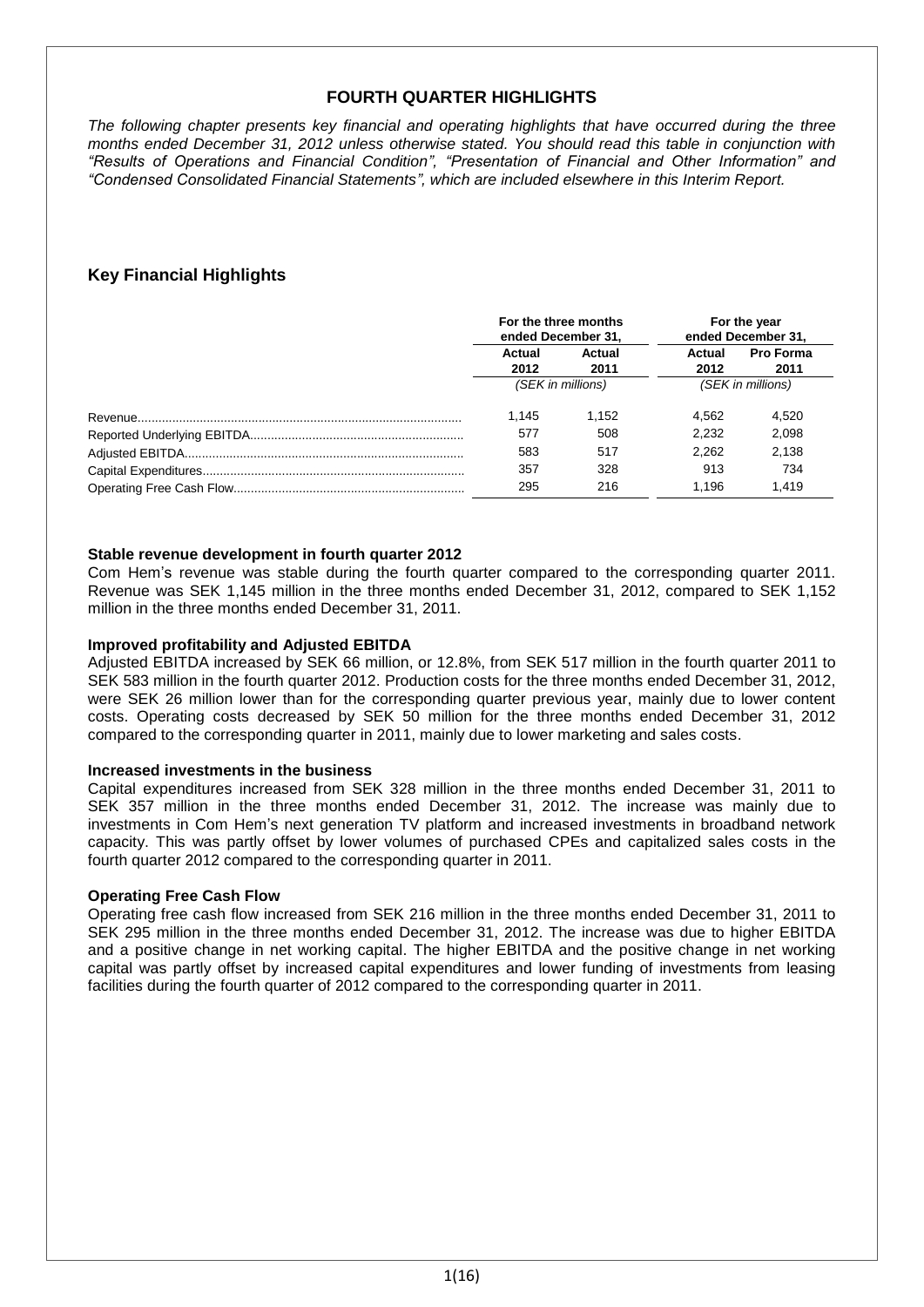# **Key Operational Highlights**

|                    | As of December 31,                 |           |
|--------------------|------------------------------------|-----------|
|                    | Actual                             | Pro Forma |
| <b>Group Total</b> | 2012                               | 2011      |
|                    | (in thousands, except percentages) |           |
|                    | and as otherwise indicated)        |           |
|                    | 1.749                              | 1.739     |
|                    | 828                                | 861       |
|                    | 264                                | 292       |
|                    | 47.3                               | 49.5      |
|                    | 1.502                              | 1.585     |
|                    | 1.82                               | 1.84      |
|                    | 361                                | 357       |

(1) Blended ARPU is calculated by all pay television, high-speed broadband, fixed-telephony revenue and other revenue that can be allocated to each service for the three months ending December 31, by the average number of total unique subscribers for the period, and further by the number of months in the period. The average number of total unique subscribers is calculated by aggregating the average number of unique subscribers in each month during the period and dividing the result by the number of months.

#### **Operational Development**

There has been a slight increase in homes connected during the fourth quarter of 2012. As of December 31, 2012, Com Hem had 1,749,000 homes connected, an increase from 1,747,000 as of September 30, 2012, and an increase from 1,739,000 as of December 31, 2011. The number of unique subscribers has slightly decreased to 828,000 as of December 31, 2012, compared to 831,000 as of September 30, 2012 and 861,000 as of December 31, 2011. The total number of RGUs was 1,502,000 as of December 31, 2012, compared to 1,512,000 as of September 30, 2012, and 1,585,000 as of December 31, 2011.

Unique subscribers as a percentage of homes connected was 47.3% as of December 31, 2012 compared to 47.6% as of September 30, 2012, and 49.5% as of December 31, 2011. The number of RGUs per unique subscriber was 1.82 as of December 31, 2012, compared to 1.82 as of September 30, 2012, and 1.84 as of December 31, 2011.

Blended ARPU per unique subscriber increased by SEK 4, or 1.1%, from SEK 357 in the three months ended December 31, 2011 to SEK 361 in the three months ended December 31, 2012. The increase in blended ARPU in the fourth quarter 2012 was due to positive effects from price increases in pay television implemented during the first six months of 2012 and from the demand for higher broadband speeds. However, the positive revenue effect from pay television and broadband services was partly offset by lower ARPU contribution from fixed-telephony services and the landlord business.

#### **Events during the Fourth Quarter**

On November 12, 2012 NorCell 1B AB (publ) (the "**Parent Company**") announced its offering of EUR 250 million, 12.4% Senior PIK Notes due 2019. On November 21, 2012 the net proceeds of EUR 245 million from the offering was on-lent to NorCell Sweden Holding 2 AB (publ) as a subordinated intercompany loan. The amount of the intercompany loan was concurrently repaid to the Parent Company through the repayment of subordinated intercompany loans. No cash interest is payable on the new EUR denominated subordinated intercompany loan from the Parent Company.

In December 2012, the Group signed an agreement with Övik Energi, to acquire Örnsat AB, a local network operator in Örnsköldsvik. Örnsat has approximately 6,000 connected households. The acquisition is expected to be completed at the end of the first quarter 2013.

# **Events after the Fourth Quarter**

On January 16, 2013, Com Hem launched its mobile Voice over WiFi application available for downloading on App Store and Google Play. By downloading and installing the application on a smartphone, and by connecting to a wireless network access point, Com Hem´s fixed-telephony subscribers are able to place their fixed, mobile and international calls at Com Hem´s fixed-telephony fees instead of the mobile operator fee.

On January 29, 2013 the Com Hem gave notice of a reduction of approximately 60 employees, mainly affecting the head office in Stockholm and the Customer Care Center in Härnösand. The redundancy program is planned to be finalized during the second quarter of 2013.

# **Change in Group Management**

In February 2013, Henri Caddeo joined the company as Chief Technical Officer (CTO) and member of the Group Management. Also, on February 11, 2013 Asanga Gunatillaka was announced as Chief Product Officer (CPO) and member of the Group Management. Asanga Gunatillaka will join Com Hem in March 2013.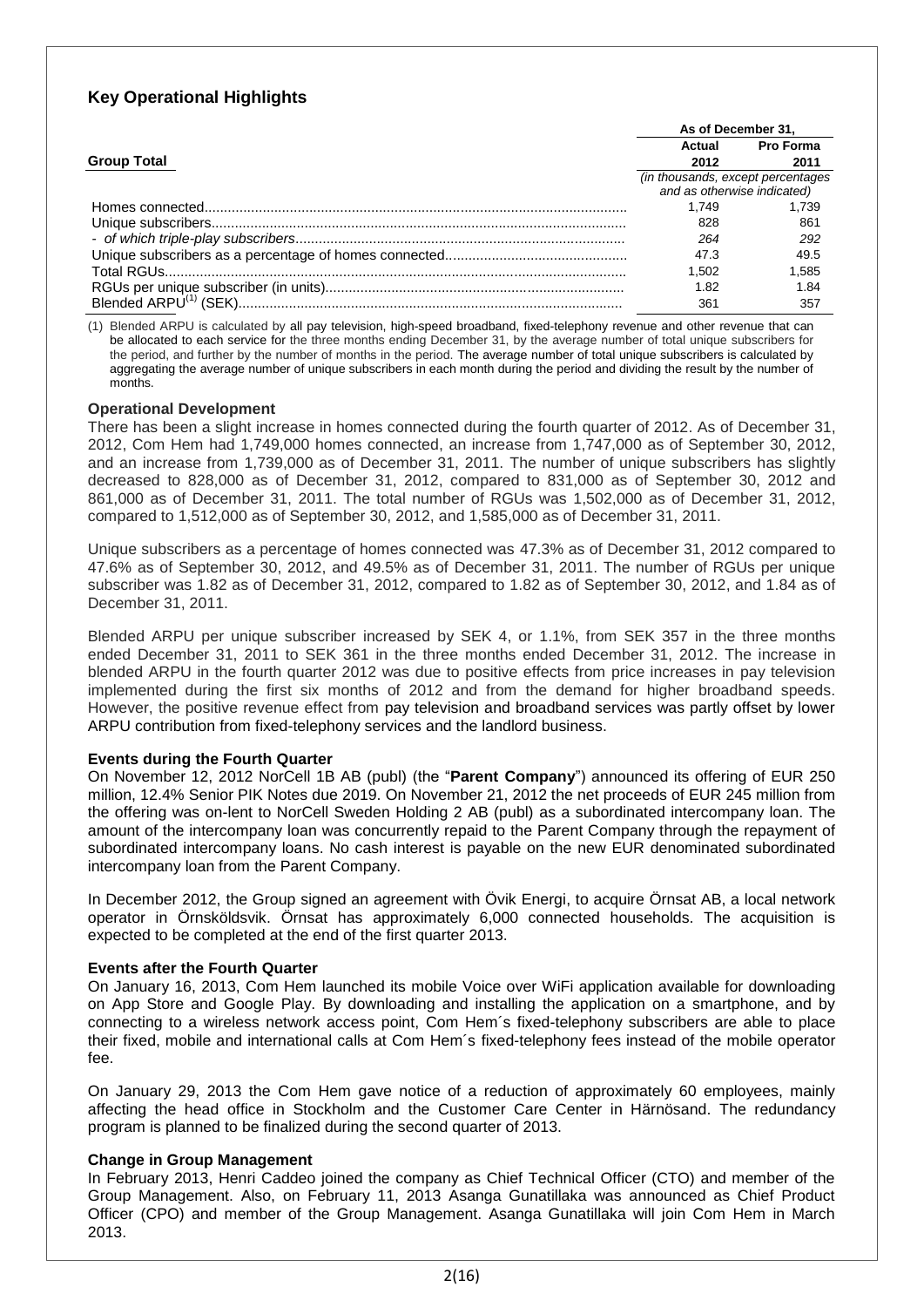# **RESULTS OF OPERATIONS AND FINANCIAL CONDITION**

*The following is a discussion and analysis of the results of operations and financial condition of the Group, based on the unaudited condensed consolidated financial statements of the NorCell Group as of and for the three months ended December 31, 2011 and 2012, as of and for the year ended December 31, 2012 and as of the year ended December 31, 2011, and the unaudited pro forma condensed consolidated financial statements of the NorCell Group for the year ended December 31, 2011.*

*You should read this discussion in conjunction with the condensed consolidated financial statements included elsewhere in this Interim Report.*

# **Selected Financial Data**

As a consequence of the Acquisition in September 2011, and the following refinancing, it is not meaningful to present the selected condensed consolidated income statement below operating income since the data is not comparable between the periods.

# **Condensed Consolidated Actual and Pro Forma Income Statement**

| For the three months<br>ended December 31. |                | For the year<br>ended December 31, |                   |
|--------------------------------------------|----------------|------------------------------------|-------------------|
| Actual<br>2012                             | Actual<br>2011 | Actual<br>2012                     | Pro Forma<br>2011 |
| (SEK in millions)                          |                | (SEK in millions)                  |                   |
| 1.145                                      | 1.152          | 4.562                              | 4.520             |
| (551)                                      | (583)          | (2, 244)                           | (2,310)           |
| 595                                        | 569            | 2.318                              | 2,211             |
| (334)                                      | (373)          | (1,310)                            | (1,328)           |
| (68)                                       | (69)           | (249)                              | (318)             |
| (4)                                        | (16)           | (11)                               | (259)             |
| 189                                        | 112            | 748                                | 306               |

(1) In the pro forma calculations, actual amortization of the former customer relations value has been deducted from selling expenses, and amortization of the current customer relations value has been added to selling expenses for the respective period, as if the Acquisition was consummated as of January 1, 2011.

#### **Revenue**

Revenue decreased by SEK 7 million, or 0.6%, from SEK 1,152 million in the three months ended December 31, 2011, to SEK 1,145 million in the three months ended December 31, 2012. Revenue increased by SEK 42 million, or 0.9%, from SEK 4,520 million in the year ended December 31, 2011, to SEK 4,562 million in the year ended December 31, 2012. The increase was due to higher revenue from pay television and high-speed broadband services as well as other revenues, partly offset by a decrease in revenue from fixedtelephony services and the landlord business.

The table below sets forth, for each of the periods indicated, revenue by service:

|                      | For the three months<br>ended December 31, |       |                   | For the year<br>ended December 31, |
|----------------------|--------------------------------------------|-------|-------------------|------------------------------------|
|                      | Actual<br>Actual<br>2012<br>2011           |       | Actual<br>2012    | <b>Pro Forma</b><br>2011           |
| Service              | (SEK in millions)                          |       | (SEK in millions) |                                    |
|                      | 430                                        | 429   | 1.721             | 1.678                              |
|                      | 320                                        | 319   | 1.277             | 1.231                              |
|                      | 122                                        | 139   | 506               | 564                                |
|                      | 212                                        | 220   | 856               | 884                                |
| Other <sup>(1)</sup> | 62                                         | 46    | 202               | 163                                |
|                      | 1.145                                      | 1.152 | 4.562             | 4.520                              |

(1) Other represents revenue generated primarily from billing and reminder fees as well as payments in kind received from content providers for services delivered, which the Group classifies as "barter revenue".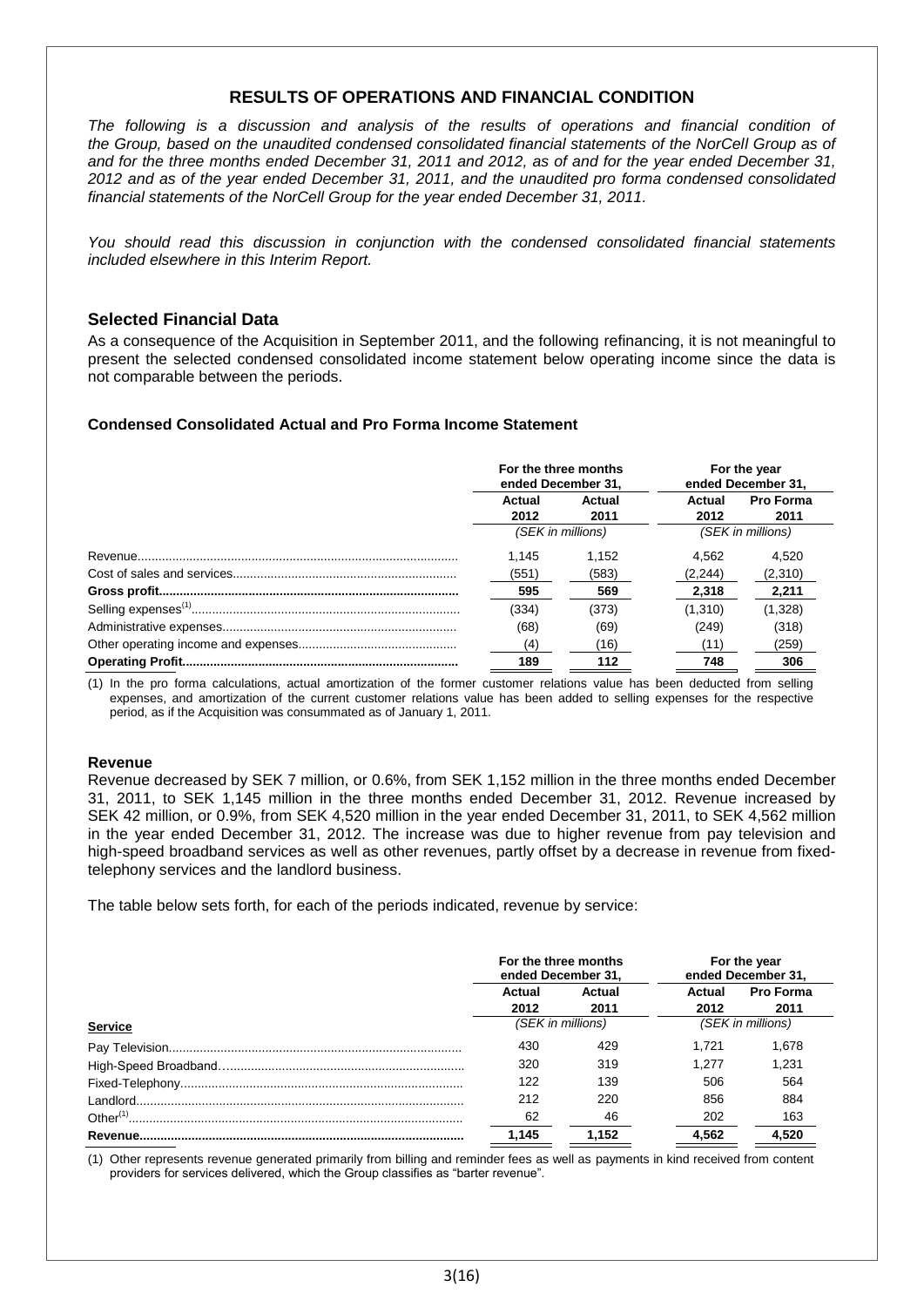The table below sets forth, for each of the periods indicated, RGUs by service:

|             | As of December 31. |                |  |
|-------------|--------------------|----------------|--|
|             | Actual             | Actual         |  |
|             | 2012               | 2011           |  |
| <b>RGUs</b> |                    | (in thousands) |  |
|             | 612                | 658            |  |
|             | 543                | 551            |  |
|             | 348                | 376            |  |
|             | 1.502              | 1.585          |  |

The table below sets forth, for each of the periods indicated, ARPU by service:

|             | For the three months<br>ended December 31, |                |                | For the year<br>ended December 31, |
|-------------|--------------------------------------------|----------------|----------------|------------------------------------|
|             | Actual<br>2012                             | Actual<br>2011 | Actual<br>2012 | <b>Pro Forma</b><br>2011           |
| <u>ARPU</u> | $(in$ SEK $)$                              |                | $(in$ SEK $)$  |                                    |
|             | 236                                        | 222            | 231            | 223                                |
|             | 197                                        | 195            | 196            | 191                                |
|             | 116                                        | 124            | 117            | 127                                |
| I andlord   | 40                                         | 42             | 41             | 42                                 |

# *Pay Television*

Revenue from pay television services increased by SEK 1 million, or 0.2%, from SEK 429 million in the three months ended December 31, 2011 to SEK 430 million in the three months ended December 31, 2012. The increase was a result of higher ARPU, which increased by SEK 14, or 6.3%, from SEK 222 in the three months ended December 31, 2011 to SEK 236 in the three months ended December 31, 2012.

Revenue from pay television services increased by SEK 43 million, or 2.6%, from SEK 1,678 million in the year ended December 31, 2011 to SEK 1,721 million in the year ended December 31, 2012. The increase was a result of higher ARPU, which increased by SEK 8, or 3.5%, from SEK 223 in the year ended December 31, 2011 to SEK 231 in the year ended December 31, 2012.

The increased ARPU in both the fourth quarter and for the full year 2012 is attributable to price increases implemented during the first six months of 2012. The positive ARPU effect on pay television revenue was, however, largely offset during the year by a decrease in RGUs of approximately 47,000 or 7.1%, from approximately 658,000 as of December 31, 2011 to approximately 612,000 as of December 31, 2012. The decrease in RGUs during the full year 2012 is partly due to an aggressive CI Module campaign carried out during Q4 2011.

# *High-Speed Broadband*

Revenue from high-speed broadband services increased by SEK 2 million, or 0.5%, from SEK 319 million in the three months ended December 31, 2011 to SEK 320 million in the three months ended December 31, 2012. ARPU increased by SEK 2, or 1.2%, from SEK 195 in the three months ended December 31, 2011 to SEK 197 in the three months ended December 31, 2012.

Revenue from high-speed broadband services increased by SEK 46 million, or 3.7%, from SEK 1,231 million in the year ended December 31, 2011 to SEK 1,277 million in the year ended December 31, 2012. ARPU increased by SEK 5, or 2.8%, from SEK 191 in the year ended December 31, 2011 to SEK 196 in the year ended December 31, 2012.

The revenue increase for the full year 2012 was primarily an ARPU effect due to the demand for higher broadband speeds, which is an effect of Com Hem's strategy to meet customer demand for higher broadband speed services. Total high-speed broadband RGUs, however, decreased slightly by approximately 8,000, or 1.4%, from approximately 551,000 as of December 31, 2011 to approximately 543,000 as of December 31, 2012.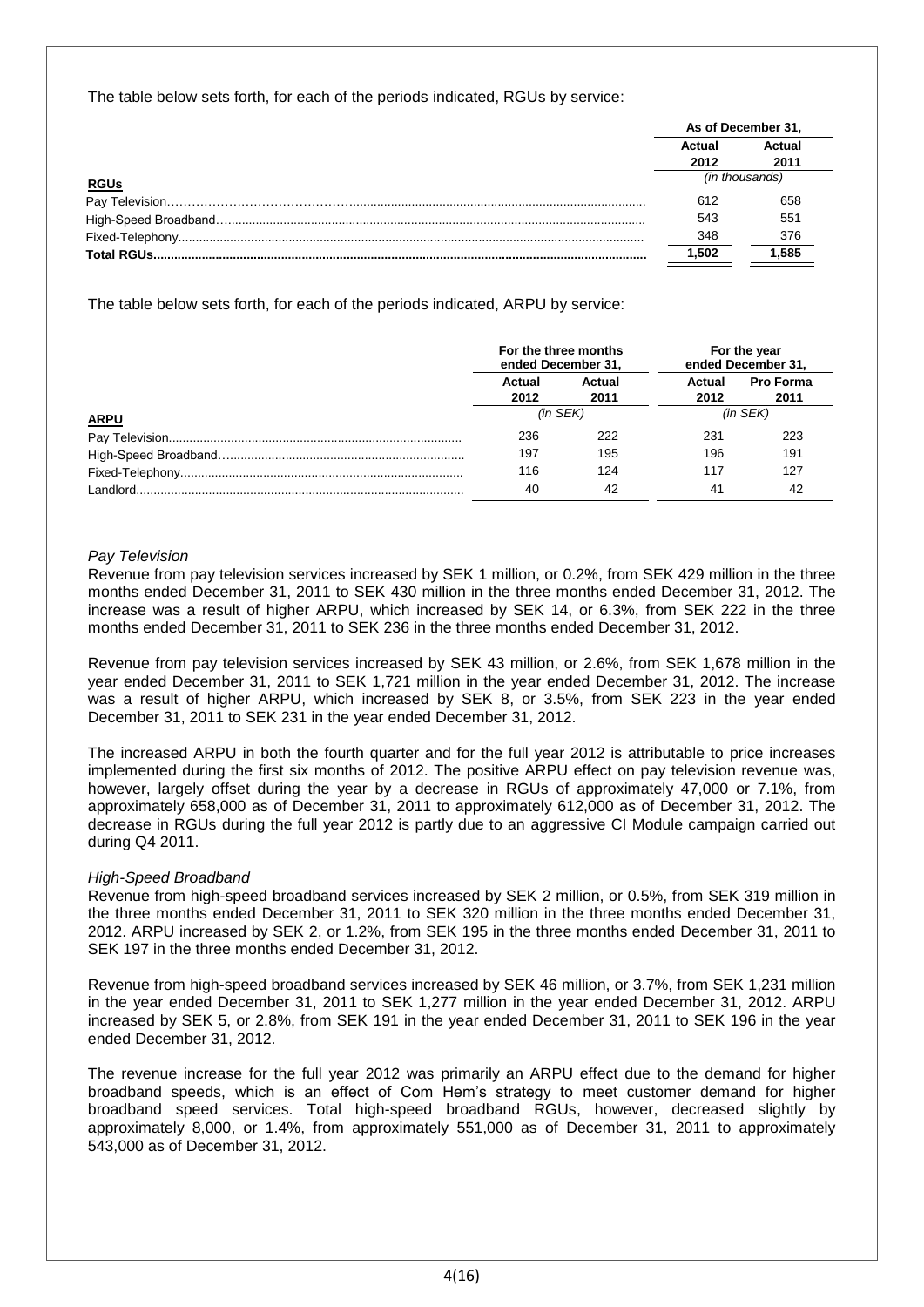#### *Fixed-Telephony*

Revenue from fixed-telephony services decreased by SEK 17 million, or 12.3%, from SEK 139 million in the three months ended December 31, 2011 to SEK 122 million in the three months ended December 31, 2012. Fixed-telephony RGUs decreased by approximately 28,000, or 7.6%, from approximately 376,000 as of December 31, 2011 to approximately 348,000 as of December 31, 2012. ARPU decreased by SEK 8, or 6.5%, from SEK 124 in the three months ended December 31, 2011 to SEK 116 in the three months ended December 31, 2012.

Revenue from fixed-telephony services decreased by SEK 59 million, or 10.4%, from SEK 564 million in the year ended December 31, 2011 to SEK 506 million in the year ended December 31, 2012. ARPU decreased by SEK 10, or 7.5%, from SEK 127 in the year ended December 31, 2011 to SEK 117 in the year ended December 31, 2012.

The decrease in ARPU is largely a result of lower usage of fixed-telephony services as an effect of the fixed to mobile substitution.

#### *Landlord*

Revenue from landlord services decreased by SEK 8 million, or 3.8%, from SEK 220 million in the three months ended December 31, 2011 to SEK 212 million in the three months ended December 31, 2012, and by SEK 28 million, or 3.1%, from SEK 884 million in the year ended December 31, 2011 to SEK 856 million in the year ended December 31, 2012.

The decrease in revenue in both the fourth quarter and the year ended December 31, 2012 was primarily due to a reduction in ARPU from landlord customers as a result of contract re-negotiations, partly offset by annual price index increases.

#### *Other*

Other revenue increased by SEK 16 million, or 35.8%, from SEK 46 million in the three months ended December 31, 2011 to SEK 62 million in the three months ended December 31, 2012 and by SEK 39 million, or 23.8 %, from SEK 163 million in the year ended December 31, 2011 to SEK 202 million in the year ended December 31, 2012. The increase in revenue is mainly explained by higher revenue in iTUX, and increased invoicing fees.

#### **Cost of Sales and Services**

Cost of sales and services decreased by SEK 32 million, or 5.5%, from SEK 583 million in the three months ended December 31, 2011 to SEK 551 million in the three months ended December 31, 2012. As a percentage of revenue, cost of sales and services decreased from 50.6% in the three months ended December 31, 2011 to 48.1% in the three months ended December 31, 2012.

Cost of sales and services decreased by SEK 66 million, or 2.8%, from SEK 2,310 million in the year ended December 31, 2011 to SEK 2,244 million in the year ended December 31, 2012. As a percentage of revenue, cost of sales and services decreased from 51.1% in the year ended December 31, 2011 to 49.2% in the year ended December 31, 2012.

The decrease in cost of sales and services in both the fourth quarter and for the year ended December 31, 2012 was mainly due to lower pay television content costs, lower interconnect traffic for fixed-telephony services costs and lower depreciation and amortization. The decrease was partly offset by higher production costs in iTUX.

#### **Selling Expenses**

Selling expenses decreased by SEK 39 million, or 10.5%, from SEK 373 million in the three months ended December 31, 2011 to SEK 334 million in the three months ended December 31, 2012. As a percentage of revenue, selling expenses decreased from 32.3% in the three months ended December 31, 2011 to 29.1% in the three months ended December 31, 2012.

Selling expenses decreased by SEK 18 million, or 1.3%, from SEK 1,328 million in the year ended December 31, 2011 to SEK 1,310 million in the year ended December 31, 2012. As a percentage of revenue, selling expenses decreased from 29.4% in the year ended December 31, 2011 to 28.7% in the year ended December 31, 2012.

The decrease in selling expenses in both the fourth quarter and the year ended December 31, 2012 was mainly due to lower marketing and sales costs. The decrease was partly offset by higher depreciation and amortization.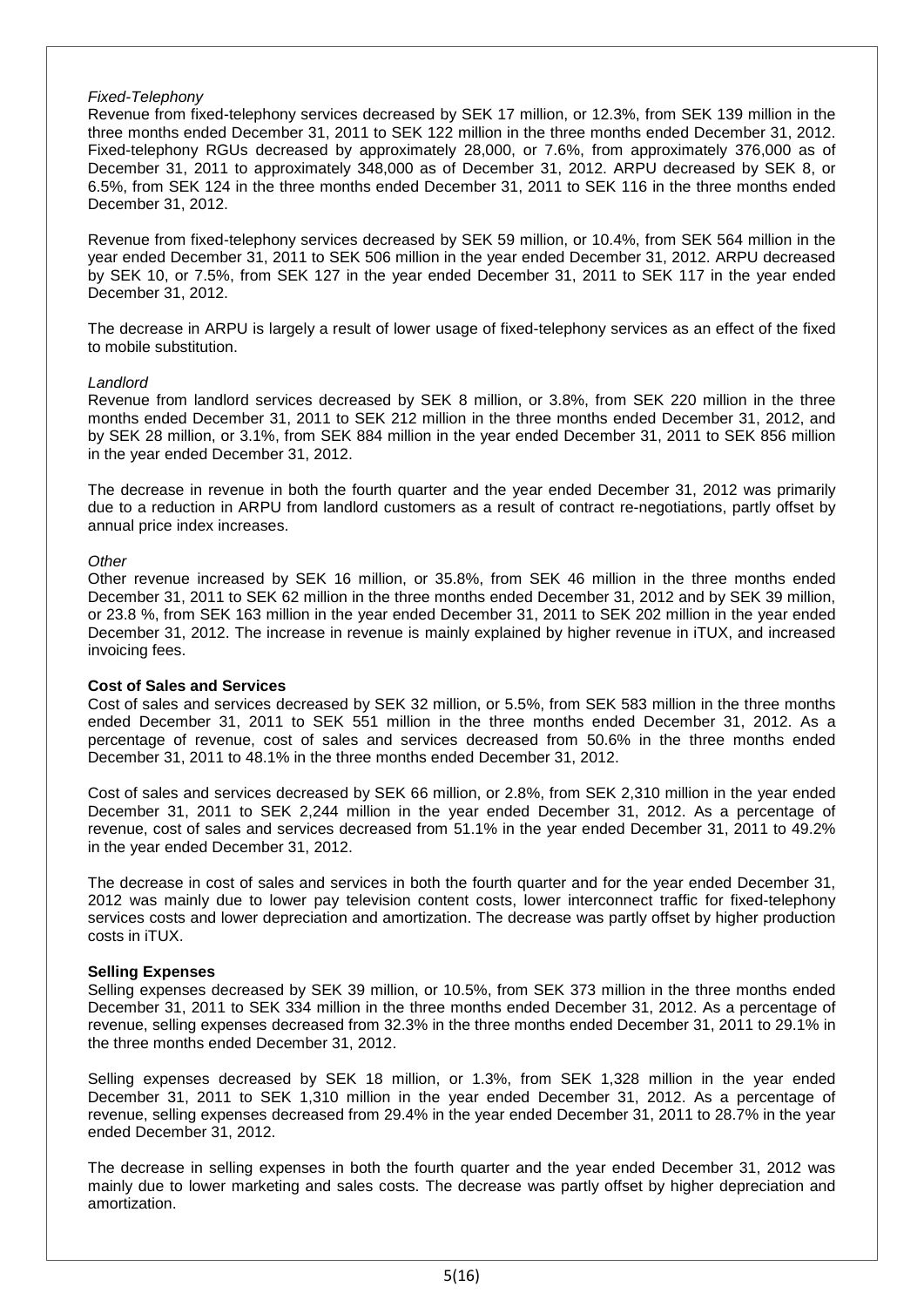#### **Administrative Expenses**

Administrative expenses decreased by SEK 1 million, or 0.9%, from SEK 69 million in the three months ended December 31, 2011 to SEK 68 million in the three months ended December 31, 2012. As a percentage of revenue, administrative expenses decreased from 6.0% in the three months ended December 31, 2011 to 5.9% in the three months ended December 31, 2012.

Administrative expenses decreased by SEK 69 million, or 21.8%, from SEK 318 million in the year ended December 31, 2011 to SEK 249 million in the year ended December 31, 2012. As a percentage of revenue, administrative expenses decreased from 7.0% in the year ended December 31, 2011 to 5.5% in the year ended December 31, 2012.

The decrease in administrative expenses in both the fourth quarter and the year ended December 31, 2012, was mainly due to lower other operating costs and lower depreciation and amortization.

#### **Other Operating Income and Expense**

Net other operating items were SEK (16) million in the three months ended December 31, 2011 and improved to SEK (4) million in the three months ended December 31, 2012.

Net other operating items were SEK (259) million in the year ended December 31, 2011 and improved to SEK (11) million in the year ended December 31, 2012. The positive development in other operating items in the year ended 2012 was due to transaction costs in 2011, related to the Acquisition.

#### **Operating Profit**

Operating profit increased by SEK 77 million, or 68.7%, from SEK 112 million in the three months ended December 31, 2011 to SEK 189 million in the three months ended December 31, 2012, and by SEK 442 million, from SEK 306 million in the year ended December 31, 2011 to SEK 748 million in the year ended December 31, 2012.

The increase in operating profit was mainly due to transaction costs during 2011 and lower non-recurring costs for lawyers and consultants in 2012. Additionally, higher revenue in combination with lower cost of sales and services as well as lower operating costs contributed to an increase in operating profit for both the three months ended 2012, and for the year ended 2012.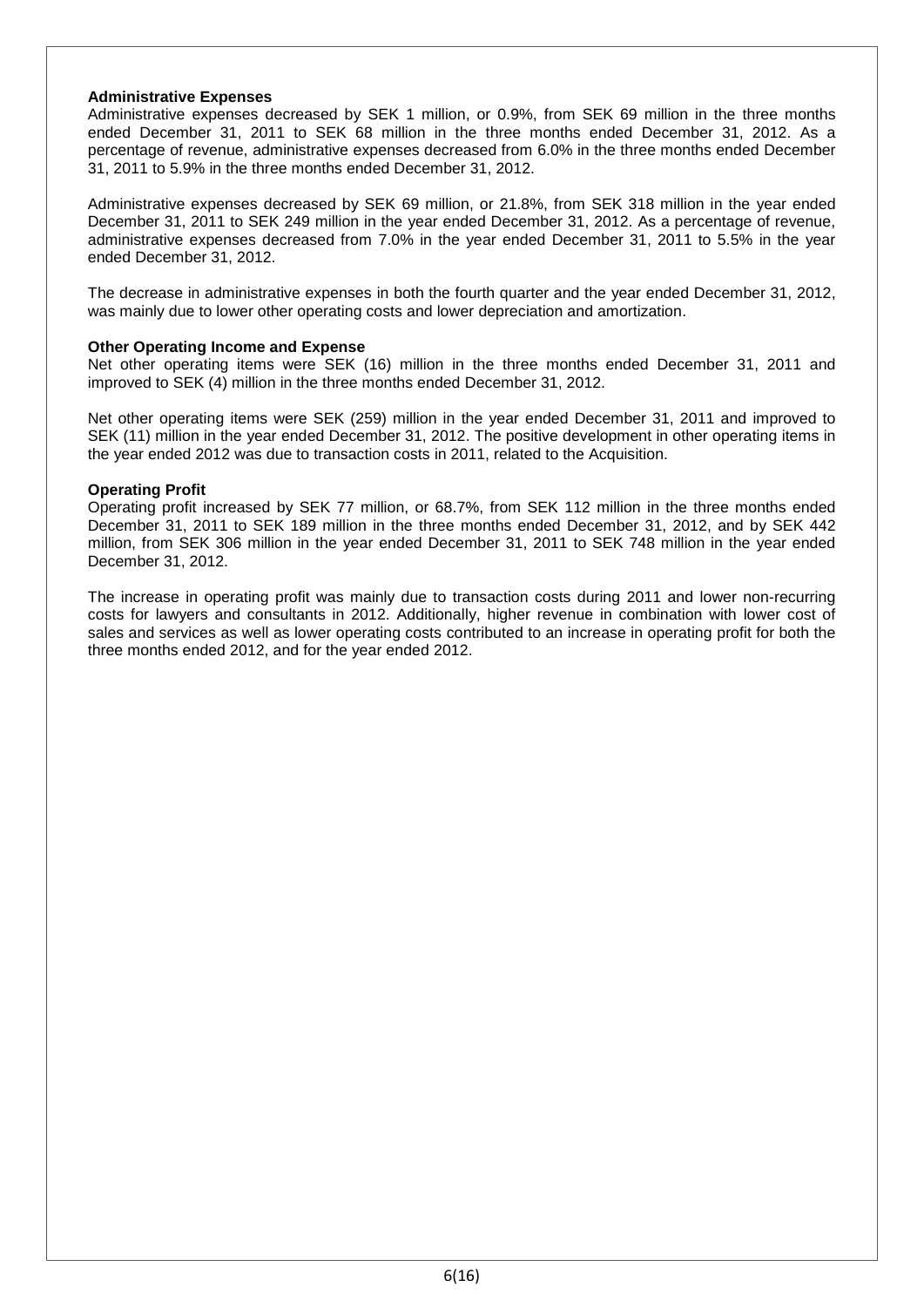# **Reconciliation Operating profit to Adjusted EBITDA**

The table below sets forth a reconciliation of Operating Profit to Adjusted EBITDA for the three months ended December 31, 2012 and 2011, and for the year ended December 31, 2012 and 2011.

| For the three months<br>ended December 31, |        |                   | For the year<br>ended December 31, |
|--------------------------------------------|--------|-------------------|------------------------------------|
| Actual                                     | Actual | Actual            | <b>Pro Forma</b>                   |
| 2012                                       | 2011   | 2012              | 2011                               |
| (SEK in millions)                          |        | (SEK in millions) |                                    |
| 189                                        | 112    | 748               | 306                                |
| 19                                         | 12     | 19                |                                    |
| 347                                        | 360    | 1.413             | 1,453                              |
| 21                                         | 23     | 52                | 326                                |
|                                            |        |                   |                                    |
| 577                                        | 508    | 2,232             | 2,098                              |
|                                            |        | 30                | 40                                 |
| 583                                        | 517    | 2.262             | 2,138                              |

(1) Disposals are related to modems and STBs.

(2) Adjusted depreciation and amortization consist of depreciation and amortization expenses recorded in the income statement under each of cost of sales and services, selling expenses and administrative expenses. In the pro forma calculations, actual amortization of the former customer relations value has been deducted from selling expenses, and amortization of the current customer relations value has been added to selling expenses for the respective period, as if the Acquisition was consummated as of January 1, 2011.

#### **Adjusted Depreciation and Amortization**

Adjusted depreciation and amortization decreased by SEK 13 million, or 3.5%, from SEK 360 million in the three months ended December 31, 2011 to SEK 347 million in the three months ended December 31, 2012, and by SEK 41 million, or 2.8%, from SEK 1,453 million in the year ended December 31, 2011 to SEK 1,413 million in the year ended December 31, 2012. The decrease was primarily due to certain fixed assets having been fully written-off at the end of their depreciation schedules in 2011.

#### **Non-recurring Costs**

Non-recurring costs decreased by 2 million, or 7.6%, from SEK 23 million in the three months ended December 31, 2011 to SEK 21 million in the three months ended December 31, 2012, and by SEK 274 million, or 84.1%, from SEK 326 million in the year ended December 31, 2011 to SEK 52 million in the year ended December 31, 2012. The decrease in non-recurring costs for the full year 2012 was primarily due to the high level of non-recurring costs for lawyers and consultants relating to the Acquisition in 2011.

#### **Adjusted EBITDA**

Adjusted EBITDA increased by SEK 66 million, or 12.8%, from SEK 517 million in the three months ended December 31, 2011 to SEK 583 million in the three months ended December 31, 2012. As a percentage of revenue, Adjusted EBITDA increased from 44.9% in the three months ended December 31, 2011 to 50.9% in the three months ended December 31, 2012. The increase in Adjusted EBITDA in the fourth quarter was primarily due to decreased production and operating costs during the fourth quarter 2012.

Adjusted EBITDA increased by SEK 124 million, or 5.8%, from SEK 2,138 million in the year ended December 31, 2011 to SEK 2,262 million in the year ended December 31, 2012. As a percentage of revenue, Adjusted EBITDA increased from 47.3% in the year ended December 31, 2011 to 49.6% in the year ended December 31, 2012. The increase in Adjusted EBITDA and in Adjusted EBITDA margin in the year ended 2012 was primarily due to an increase in revenue from the residential subscribers as a result of the ARPU increase from both pay television and high-speed broadband in combination with lower production and operating costs.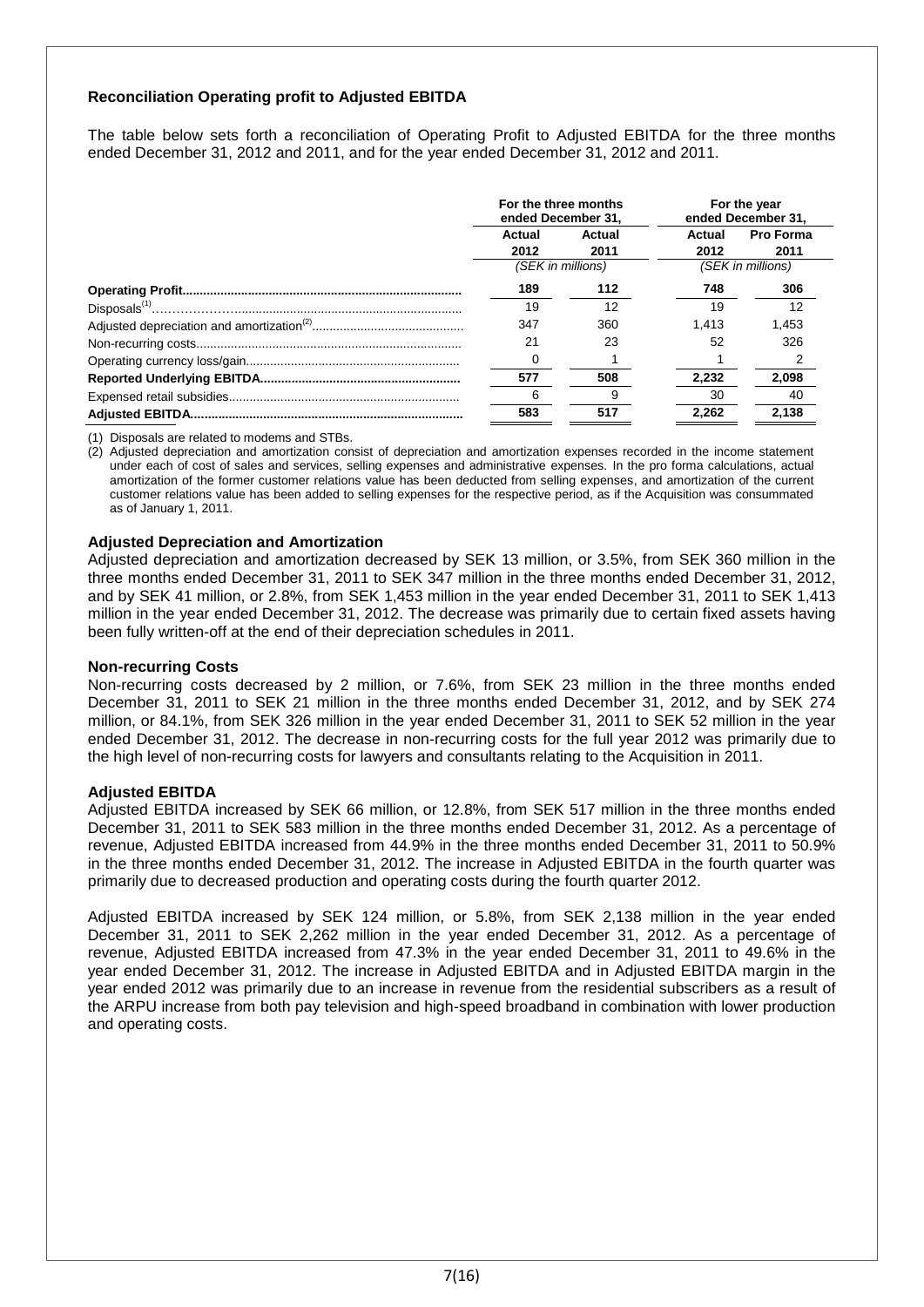# **Operating Free Cash Flow**

The table below sets forth the operating free cash flow for the three months ended December 31, 2012 and 2011, and for the year ended December 31, 2012 and 2011.

|  | For the three months<br>ended December 31. |       |                   | For the year<br>ended December 31. |           |
|--|--------------------------------------------|-------|-------------------|------------------------------------|-----------|
|  | Actual                                     |       | Actual            | Actual                             | Pro Forma |
|  | 2012                                       | 2011  | 2012              | 2011                               |           |
|  | (SEK in millions)                          |       | (SEK in millions) |                                    |           |
|  | 583                                        | 517   | 2.262             | 2,138                              |           |
|  | (6)                                        | (9)   | (30)              | (40)                               |           |
|  | 577                                        | 508   | 2.232             | 2,098                              |           |
|  | (22)                                       | (24)  | (52)              | (327)                              |           |
|  | 3                                          |       |                   |                                    |           |
|  | 71                                         |       | (117)             | 257                                |           |
|  | (357)                                      | (328) | (913)             | (734)                              |           |
|  | 23                                         | 54    | 38                | 122                                |           |
|  | 295                                        | 216   | 1.196             | 1,419                              |           |

(1) Including non-recurring costs and operating currency loss/gain.

(2) Including change in pension provisions, change in other provisions and other items not included in cash flow.

#### **Operating Free Cash Flow for the Three Months Ended December 31, 2012 and 2011**

Operating free cash flow increased by SEK 79 million, or 36.8%, from SEK 216 million in the three months ended December 31, 2011 to SEK 295 million in the three months ended December 31, 2012. The increase was mainly due to a positive EBITDA development and better change in net working capital. The positive EBITDA and net working capital development was partly offset by increased capital expenditures and lower funding of investments from leasing facilities during the fourth quarter of 2012, SEK 23 million compared to SEK 54 million in the fourth quarter of 2011.

The Group operates with negative net working capital, which improved by SEK 71 million in the three months ended December 31, 2012, compared to an improvement of SEK 4 million in the three months ended December 31, 2011. The difference in the change in net working capital between the two quarters under review is primarily explained by extraordinary high operating liabilities as of September 30, 2011 related to transaction costs and cost for lawyers and consultants related to the Acquisition of the NCAC Group.

Capital expenditures increased by SEK 29 million, or 8.8%, from SEK 328 million in the three months ended December 31, 2011 to SEK 357 million in the three months ended December 31, 2012. The increase in capital expenditures was primarily due to investments in Com Hem´s next generation TV platform and increased investments in broadband network capacity. The increase was partly offset by lower volumes of purchased CPEs and capitalized sales costs in the fourth quarter 2012 compared to the corresponding quarter in 2011.

#### **Operating Free Cash Flow for the Year Ended December 31, 2012 and 2011**

Operating free cash flow decreased by SEK 223 million, or 15.7%, from SEK 1,419 million in the year ended December 31, 2011 to SEK 1,196 million in the year ended December 31, 2012. The decrease was mainly due to a negative development of net working capital and higher capital expenditures. Also, funding of investments from leasing facilities were lower during the 2012, compared to 2011. The negative net working capital development and increased capital expenditures was partly offset by a decrease in one-off items in the year ended December 31, 2012 compared to 2011. One-off items in 2011 includes a cost of approximately SEK 246 million recognized as transaction costs for the Acquisition in the third quarter of 2011.

The Group's negative net working capital decreased by SEK 117 million in the year ended December 31, 2012, affecting the operating free cash flow negatively, compared to an improvement of the net working capital of SEK 257 million in the year ended December 31, 2011. The large fluctuations in change in net working capital between the periods under review are due to high operating liabilities as of December 31, 2011, related to the Acquisition.

Capital expenditures increased by SEK 178 million, or 24.3%, from SEK 734 million in the year ended December 31, 2011 to SEK 913 million in the year ended December 31, 2012. The increase in capital expenditures was mainly due to investments in Com Hem´s next generation TV platform and higher volumes of installed and upgraded households within the Com Hem network and within the iTUX network.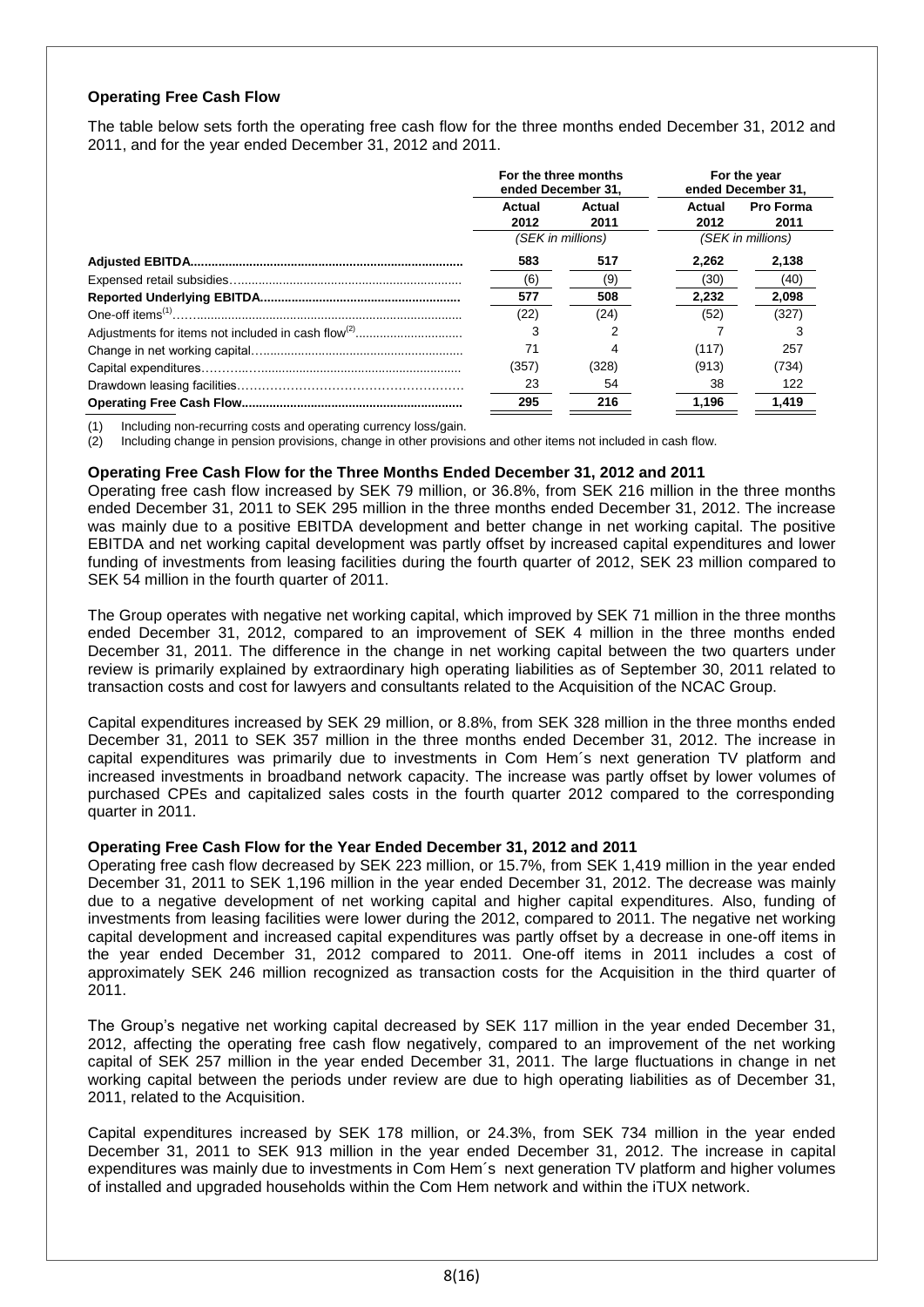## **Cash Debt and Liquidity**

The Group maintains cash and cash equivalents to fund the day-to-day requirements of the business. The principal source of liquidity on an on-going basis is the operating cash flow, as well as drawings under the Capex Facility and the Revolving Credit Facility. Com Hem's ability to generate cash from operations will depend on the future operating performance, which is to some extent dependent on general economic, financial, competitive, market, regulatory and other factors, many of which are beyond the Group's control.

The table below sets forth the cash debt, available liquidity and leverage as of December 31, 2012<sup>(1)</sup>.

|                                          |                | As of December 31, 2012 |                |                 |            |               |
|------------------------------------------|----------------|-------------------------|----------------|-----------------|------------|---------------|
|                                          |                | <b>Total</b>            |                |                 |            |               |
|                                          | <b>Nominal</b> | outstanding             | <b>Undrawn</b> | <b>Maturity</b> |            |               |
| <b>Tranches</b>                          | currency       | debt (MSEK)             | amount         | Date            |            | Interest rate |
| Term Loan A                              | <b>SEK</b>     | 1,490                   |                | 2017            | STIBOR 3M  | $+4.00%$      |
| Term Loan B1                             | <b>SEK</b>     | 1,216                   |                | 2018            | STIBOR 3M  | $+5.00%$      |
| Term Loan B2                             | <b>EUR</b>     | 2,626                   |                | 2018            | EURIBOR 3M | $+5.00%$      |
| Capex Facility                           | <b>SEK</b>     |                         | 750            | 2017            | STIBOR 3M  | $+4.00%$      |
| Revolving Credit Facility <sup>(2)</sup> | <b>SEK</b>     | 55                      | 446            | 2017            | STIBOR 3M  | $+4.00\%$     |
| Bank debt                                |                | 5,386                   | 1,196          |                 |            |               |
| Senior Secured Notes                     | <b>SEK</b>     | 3,492                   |                | 2018            | Fixed      | 9.25%         |
| Senior Notes                             | <b>EUR</b>     | 2,481                   |                | 2019            | Fixed      | 10.75%        |
| <b>Bank &amp; Notes Debt</b>             |                | 11,359                  | 1,196          |                 |            |               |
| Cash and Cash Equivalents                | <b>SEK</b>     | (661)                   |                |                 |            |               |
| Cash Net Debt                            |                | 10,698                  | 1,196          |                 |            |               |
|                                          |                |                         | 2,262          |                 |            |               |
|                                          |                |                         | 4.7x           |                 |            |               |

(1) Please note that the above table is not comparable with the non-current interest bearing liabilities presented in "*Condensed Consolidated Financial Statements – Condensed Consolidated Balance Sheet"*. In the condensed consolidated balance sheet, the credit facilities are net of unamortized capitalized transaction costs and original issue discount. Also, please note that the above table excludes leasing debt.

(2) The amount outstanding under the Revolving Credit Facility is restricted for a bank guarantee.

#### **Leverage Ratio**

As of December 31, 2012 the Group's cash net debt to Adjusted EBITDA ratio was 4.7x, compared to 4.9x as of September 30, 2012 and 5.0x as of December 31, 2011.

#### **Cash Balance and Availability of Funds**

As of December 31, 2012 the Group held SEK 661 million of cash and cash equivalents. Under the Senior Credit Facilities Agreement, the Group has access to an additional committed Capex Facility of SEK 750 million and an additional committed SEK 446 million under the Revolving Credit Facility.

#### **Intragroup Debt Obligations**

As of December 31, 2012, the NorCell Group's debt obligations to its Parent Company amounted to SEK 4,973 million, of which SEK 2,640 million in a shareholder loan, SEK 2,116 million in a back-to-back loan (EUR 245 million), which is the net proceeds from the Parent Company´s issue of the Senior PIK Notes, and accrued interest on intercompany loans of SEK 218 million. No cash interest is payable on the debt to the Parent Company.

# **Currency and Interest Rate Risks**

The Group's translation exposure arises due to debt obligations in EUR. As of December 31, 2012 the NorCell Group's debt obligations in EUR amounted to EUR 836 million (EUR 304 million in credit facilities, EUR 287 million in notes and EUR 245 in intercompany loans) compared to EUR 591 million (EUR 304 million in credit facilities and EUR 287 million in notes) as of September 30, 2012, and EUR 608 million (EUR 321 million in credit facilities and EUR 287 million in notes) as of December 31, 2011. Excluding the EUR 245 million intragroup debt, described above, the NorCell Group has hedged 100% of the EUR denominated interest payments until 2015, and part of the EUR denominated principals.

To decrease the Group's interest rate risks, interest rate derivatives have been entered into. The derivatives are measured at fair value, and are recognized in net profit or loss for the period. As of December 31, 2012, the fair value of the interest rate derivatives amounted to SEK (259) million compared to a fair value of SEK (318) million as of September 30, 2012 and a fair value of SEK (100) million as of December 31, 2011.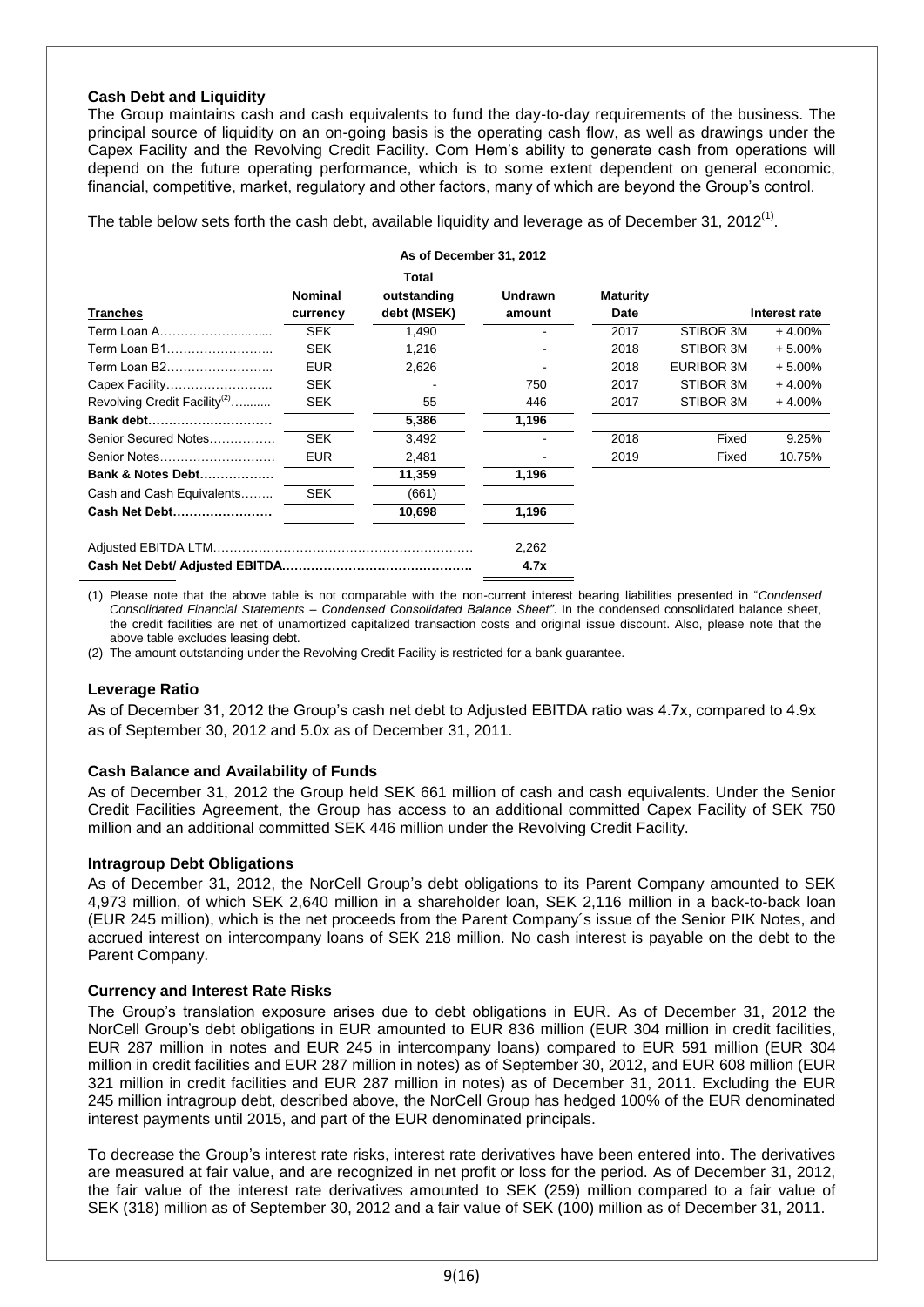# **PRESENTATION OF FINANCIAL AND OTHER INFORMATION**

This Interim Report presents the following financial information:

- The unaudited condensed consolidated financial statements of the NorCell Group as of and for the three months ended December 31, 2012 and 2011, as of and for the year ended December 31, 2012 and as of December 31, 2011. These accounts have been prepared in accordance with International Financial Reporting Standards as adopted by the European Union ("**IFRS**").
- The selected unaudited pro forma consolidated financial data of the NorCell Group for the year ended December 31, 2011, which has been derived from the unaudited management accounts. These accounts have been prepared in accordance with IFRS.
- The selected unaudited pro forma consolidated financial data as of and for the year ended December 31, 2011, which has been derived from the unaudited management accounts for the NCAC Group for the period January 1, 2011 to September 28, 2011, and from the audited consolidated financial statements of the NorCell Group for the period July 12, 2011 to December 31, 2011. Between July 12, 2011 and September 28, 2011, the NorCell companies were dormant holding companies. These accounts have been prepared in accordance with IFRS.

#### **Pro Forma Calculations**

The selected unaudited pro forma financial data for 2011 has been calculated using the current amortization on the current customer relations value that arose in the connection with the Acquisition, as if the Acquisition was consummated on January 1, 2011, as described in the Annual Report for 2011.

#### **Non-IFRS Financial Measures**

The following financial measures included in this Interim Report are not measures of financial performance or liquidity under IFRS

|  | For the three months<br>ended December 31, |      |                   | For the year<br>ended December 31, |        |                  |
|--|--------------------------------------------|------|-------------------|------------------------------------|--------|------------------|
|  | Actual<br>Actual                           |      |                   |                                    | Actual | <b>Pro Forma</b> |
|  | 2012                                       | 2011 | 2012              | 2011                               |        |                  |
|  | (SEK in millions)                          |      | (SEK in millions) |                                    |        |                  |
|  | 577                                        | 508  | 2.232             | 2.098                              |        |                  |
|  | 50.4                                       | 44.0 | 48.9              | 46.4                               |        |                  |
|  | 583                                        | 517  | 2.262             | 2.138                              |        |                  |
|  | 50.9                                       | 44.9 | 49.6              | 47.3                               |        |                  |
|  | 295                                        | 216  | 1.196             | 1.419                              |        |                  |
|  | 25.8                                       | 18.7 | 26.2              | 31.4                               |        |                  |
|  | 347                                        | 360  | 1.413             | 1.453                              |        |                  |

- (1) Reported Underlying EBITDA is defined as net profit/(loss) for the period before income taxes, net financial items, disposals, depreciation and amortization, non-recurring costs and operating currency gain/(loss) ("**Reported Underlying EBITDA**"). Depreciation and amortization is recorded under costs of sales and services (depreciation and amortization on fixed tangible and intangible assets related to production), selling expenses (depreciation and amortization on fixed tangible and intangible assets related to the sales function) and administrative expenses (depreciation and amortization on fixed tangible and intangible assets related to administrative functions). For a reconciliation of Operating Income to Reported Underlying EBITDA, see *"Results of Operations and Financial Condition* - *Reconciliation of Operating Income to Adjusted EBITDA"*.
- (2) Reported Underlying EBITDA margin is calculated as Reported Underlying EBITDA as a percentage of revenue.
- (3) Adjusted EBITDA is defined as Reported Underlying EBITDA less expenses associated with retail subsidies, which consist of subsidies paid to retailers for the sale of set-top boxes ("STBs") that can be associated with individual subscriber agreements. Due to the enhancement of Com Hem's support systems, the Group has as from January 1, 2011, reported the portion of retail subsidies paid in cash that can be associated with individual subscriber agreements as fixed intangible assets in accordance with IFRS. Prior to this date, these expenses were accounted for as prepaid expenses and expensed over a period of 36 months. Expenses for retail subsidies in the three months and the year ended December 31, 2012 and 2011 respectively relate to retail subsidies paid in prior periods.
- (4) Adjusted EBITDA margin is calculated as Adjusted EBITDA as a percentage of revenue.
- (5) Operating Free Cash Flow is calculated as Reported Underlying EBITDA less non-recurring costs, plus operating currency loss/gain plus total adjustments for items not included in cash flow, less change in net working capital, less capital expenditures in fixed tangible and intangible assets not funded by leasing, plus sales of property, plant and equipment, less acquisition of subsidiaries and related payments ("**Operating Free Cash Flow**"). For a reconciliation of Adjusted EBITDA to Operating Free Cash Flow, see "*Results of Operations and Financial Condition*".
- (6) Operating Free Cash Flow margin is calculated as Operating Free Cash Flow as a percentage of revenue.
- (7) Adjusted depreciation and amortization consists of actual depreciation and amortization of cost of sales and services, selling expenses and administrative expenses recorded in the income statement in each of the periods, less actual amortization of the former value on customer relations recognized in selling expenses in the respective period, plus pro forma amortization on current customer relations value that arose in connection with the Acquisition.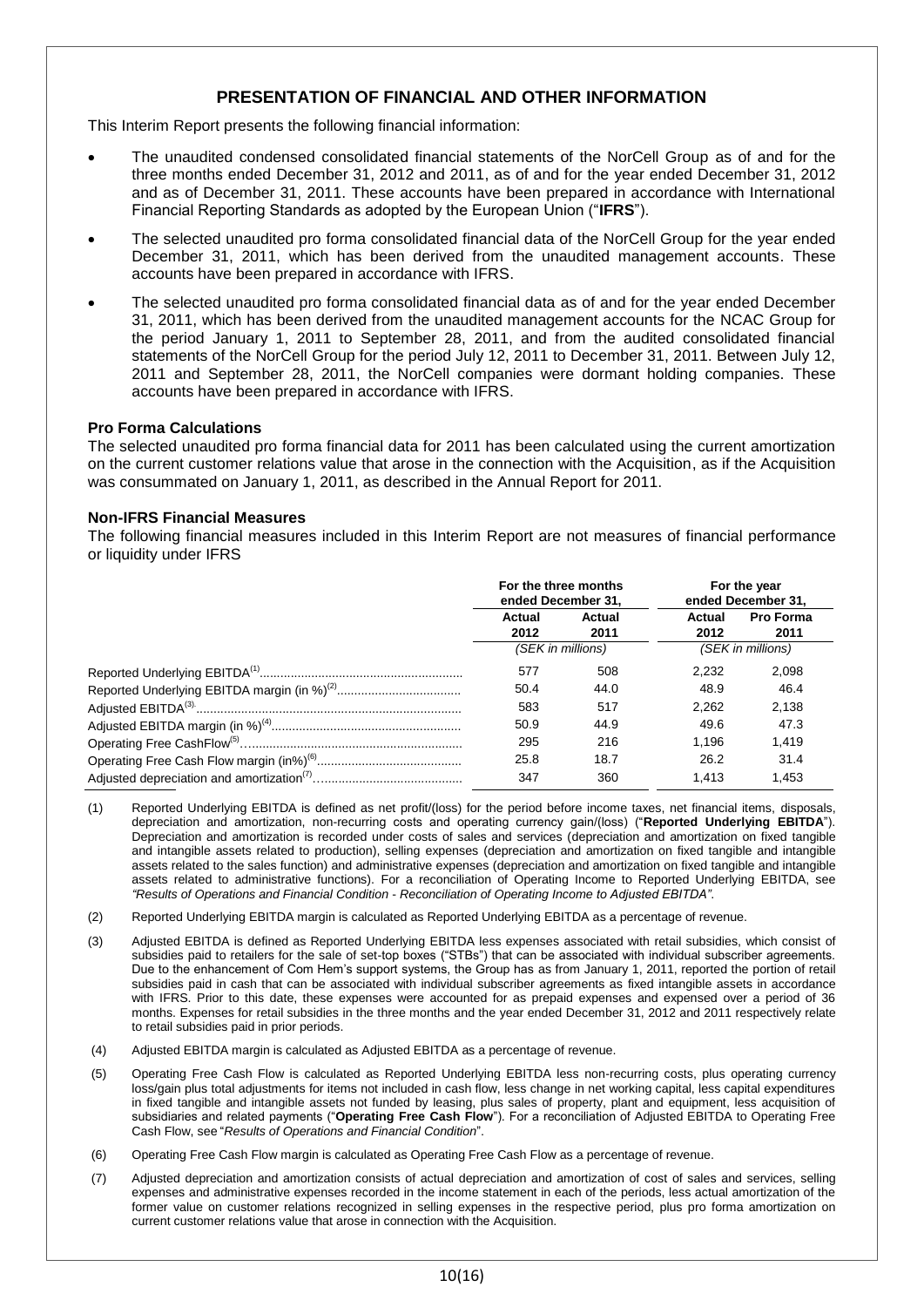The non-IFRS financial measures presented herein are not recognized measures of financial performance under IFRS but measures used by Management to monitor the underlying performance of the business and operations. In particular, the non-IFRS financial measures should not be viewed as substitutes for profit/(loss) for the period, profit/(loss) after financial items, operating income, cash and cash equivalents at period end or other income statement or cash flow items computed in accordance with IFRS. The non-IFRS financial measures do not necessarily indicate whether cash flow will be sufficient or available to meet the Group's cash requirements and may not be indicative of the Group's historical operating results, nor are such measures meant to be predictive of future results.

These non-IFRS measures have been presented in this Interim Report because they are considered to be important supplemental measures of Com Hem's performance and believed to be widely used by investors and prospective investors comparing performance between companies. Since not all companies compute these or other non-IFRS financial measures in the same way, the manner in which Management has chosento compute the non-IFRS financial measures presented herein may not be comparable to similarly defined terms used by other companies.

#### **Selected Operational Data**

Several key operating measures are used, including number of homes connected, unique subscribers, RGUs, RGUs per unique subscriber and ARPU to track the financial and operating performance of Com Hem's business. None of these terms are measures of financial performance under IFRS, nor have these measures been audited or reviewed by an auditor, consultant or expert. All of these measures are derived from the Group's internal operating and financial systems. As defined, these terms may not be directly comparable to similar terms used by competitors or other companies.

|                           | For the three months<br>ended December 31. |      |               | For the year<br>ended December 31. |
|---------------------------|--------------------------------------------|------|---------------|------------------------------------|
|                           | Actual<br>Actual                           |      | Actual        | <b>Pro Forma</b>                   |
|                           | 2012                                       | 2011 | 2012          | 2011                               |
| <b>ARPU<sup>(1)</sup></b> | $(in$ SEK $)$                              |      | $(in$ SEK $)$ |                                    |
|                           | 236                                        | 222  | 231           | 223                                |
|                           | 197                                        | 195  | 196           | 191                                |
|                           | 116                                        | 124  | 117           | 127                                |
|                           | 361                                        | 357  | 358           | 354                                |
|                           | 40                                         | 42   | 41            | 42                                 |

(1) ARPU is calculated by dividing the revenue (for the service provided, in each case including the proportional allocation of the bundling discount) for the respective period by the average number of RGUs for that period and further by the number of months in the period. The average number of RGUs is calculated as the number of RGUs on the first day in the respective period plus the number of RGUs on the last day of the respective period divided by two.

(2) Blended ARPU is calculated by all pay television, high-speed broadband, fixed-telephony revenue and other revenue that can be allocated to each service for the three months ending December 31, and for the twelve months ending December 31, respectively, by the average number of total unique subscribers for the respective period, and further by the number of months in the period. The average number of total unique subscribers is calculated by aggregating the average number of unique subscribers in each month during the respective period and dividing the result by the number of months in the respective period.

|                    | As of December 31, |                |
|--------------------|--------------------|----------------|
|                    | Actual             | Actual         |
|                    | 2012               | 2011           |
| <b>Group Total</b> |                    | (in thousands) |
|                    | 1.749              | 1.739          |
|                    | 828                | 861            |
|                    | 264                | 292            |
|                    | 47.3               | 49.5           |
|                    | 1.502              | 1.585          |
|                    | 1.82               | 1.84           |

(1) Homes connected represent the number of residential units to which Com Hem provides an analog cable television service, primarily through long-term contracts with landlords of MDUs.

(2) Unique subscribers represent the number of individual end users who subscribed for one or more of Com Hem's upgraded digital services as of the date indicated.

(3) RGUs (revenue generating units) relate to sources of revenue, which may not always be the same as subscriber numbers. For example, one person may subscribe for two different services, thereby accounting for only one subscriber but two RGUs.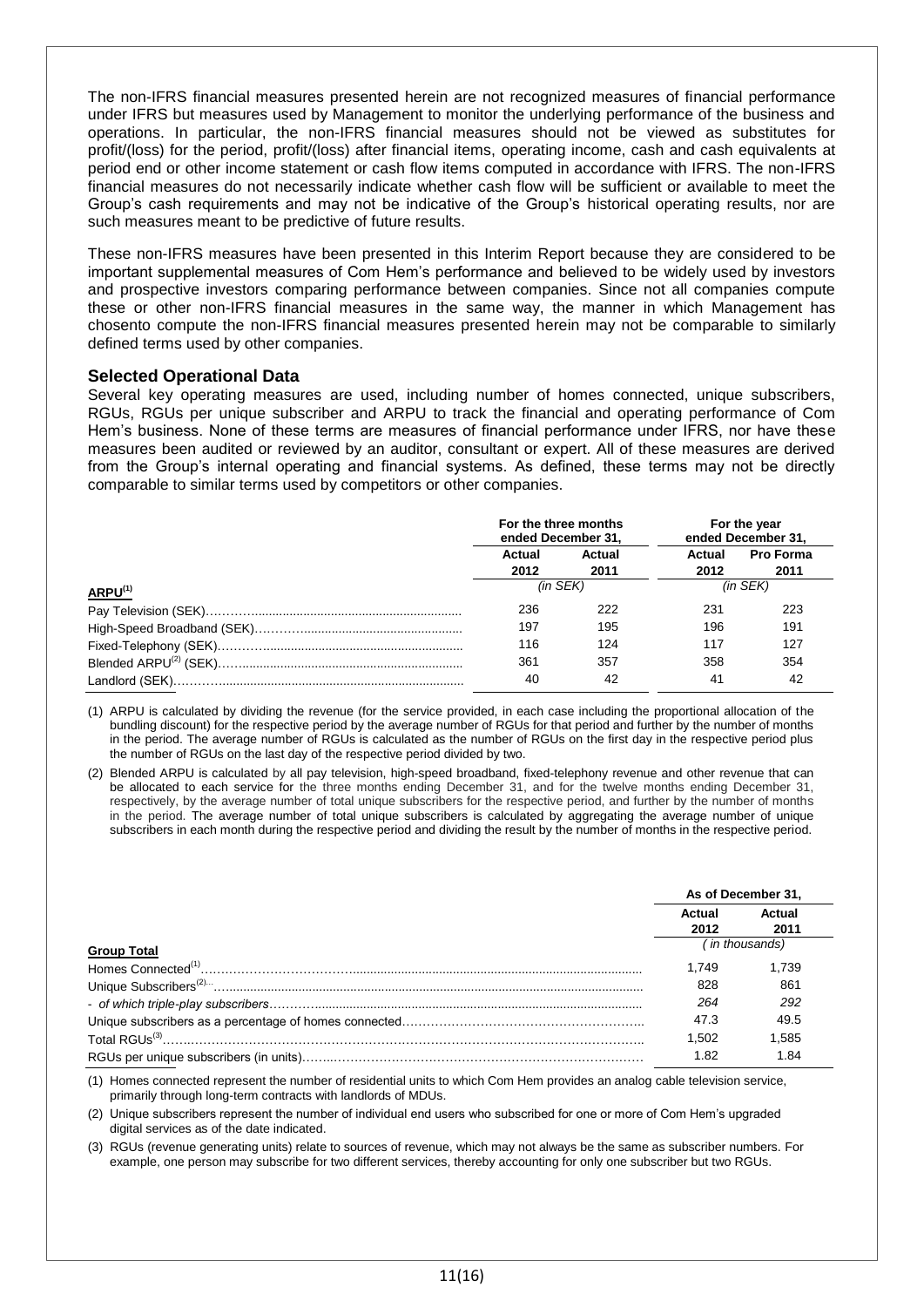# **CONDENSED CONSOLIDATED FINANCIAL STATEMENTS**

*The condensed consolidated financial statements present the NorCell Group as of and for the three months ended December 31, 2012 and 2011, and as of and for the year ended December 31, 2012.* 

# **Condensed Consolidated Income Statement**

| For the three months<br>ended December 31, |       | For the year<br>ended<br>December 31, |  |
|--------------------------------------------|-------|---------------------------------------|--|
| 2012                                       | 2011  | 2012                                  |  |
| (SEK in millions)                          |       | (SEK in millions)                     |  |
| 1,145                                      | 1,152 | 4,562                                 |  |
| (551)                                      | (583) | (2, 244)                              |  |
| 595                                        | 569   | 2,318                                 |  |
| (334)                                      | (373) | (1,310)                               |  |
| (68)                                       | (69)  | (249)                                 |  |
| (4)                                        | (16)  | (11)                                  |  |
| 189                                        | 112   | 748                                   |  |
| (549)                                      | (476) | (1,747)                               |  |
| (360)                                      | (364) | (999)                                 |  |
| 244                                        | (27)  | 411                                   |  |
| (116)                                      | (391) | (588)                                 |  |

#### **Loss per share**

| Basic (SEK)   | (193.52) | (651.22) | (967.69) |
|---------------|----------|----------|----------|
| Diluted (SEK) | 193.52)  | (651.22) | (967.69) |

# **Condensed Consolidated Statement of Comprehensive Income**

|  | For the three months<br>ended December 31,<br>2012<br>2011 |       | For the year<br>ended<br>December 31, |  |
|--|------------------------------------------------------------|-------|---------------------------------------|--|
|  |                                                            |       | 2012                                  |  |
|  | (SEK in millions)                                          |       | (SEK in millions)                     |  |
|  | (116)                                                      | (391) | (588)                                 |  |
|  |                                                            |       |                                       |  |
|  |                                                            |       |                                       |  |
|  | (116)                                                      | (391) | (588)                                 |  |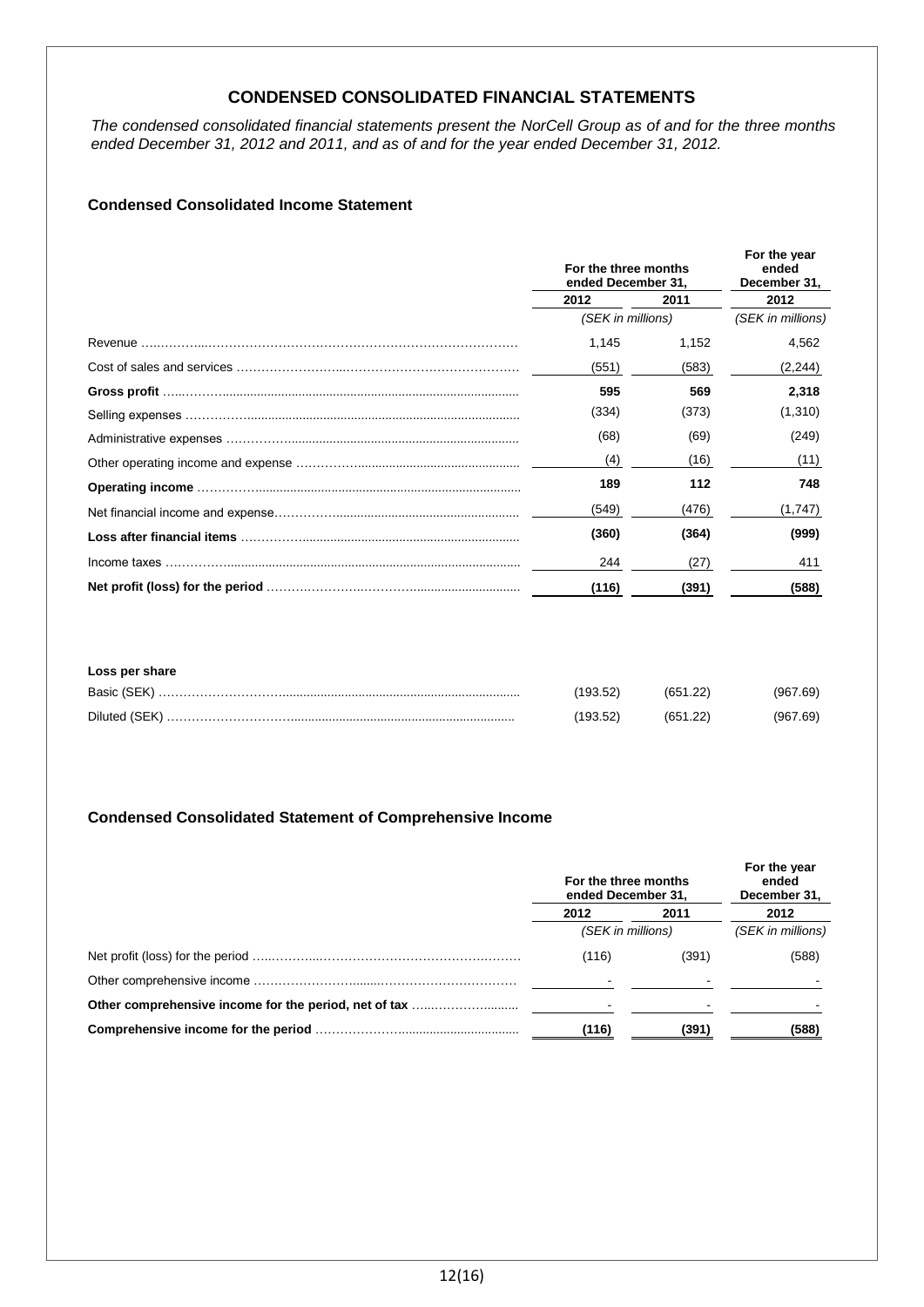# **Condensed Consolidated Balance Sheet**

|                           | As of<br>December 31.<br>2012 | As of<br>December 31,<br>2011 |
|---------------------------|-------------------------------|-------------------------------|
| <b>Non-current assets</b> | (SEK in millions)             | (SEK in millions)             |
|                           | 16,513                        | 16,993                        |
|                           | 10,742                        | 10,742                        |
|                           | 1,421                         | 1,460                         |
|                           | 6                             |                               |
|                           | 17,940                        | 18,453                        |
|                           | 300                           | 292                           |
|                           | 661                           | 1,044                         |
|                           | 961                           | 1,336                         |
|                           | 18,901                        | 19,789                        |
|                           | 93                            | 681                           |
|                           | 15,553                        | 15,369                        |
|                           | 4,838                         | 5,102                         |
|                           | 5,703                         | 5,783                         |
|                           | 4.973                         | 4.338                         |
|                           | 397                           | 233                           |
|                           | 773                           | 1,183                         |
|                           | 16,723                        | 16,786                        |
|                           | 354                           | 551                           |
|                           | 1,731                         | 1.772                         |
|                           | 2,085                         | 2,322                         |
|                           | 18,901                        | 19,789                        |

# **Condensed Consolidated Statement of Change in Equity**

| <b>SEK in millions</b>            | Share capital            | Other paid-<br>in capital | Retained<br>earnings incl.<br>net loss for<br>the period | For the year<br>ended<br>December 31,<br>2012 |
|-----------------------------------|--------------------------|---------------------------|----------------------------------------------------------|-----------------------------------------------|
| Opening equity as of Jan 1, 2012  |                          | 1.341                     | (660)                                                    | 681                                           |
| Comprehensive loss for the period | $\overline{\phantom{0}}$ | $\sim$                    | (588)                                                    | (588)                                         |
| Closing equity as of Dec 31, 2012 |                          | 1.341                     | (1,249)                                                  | 93                                            |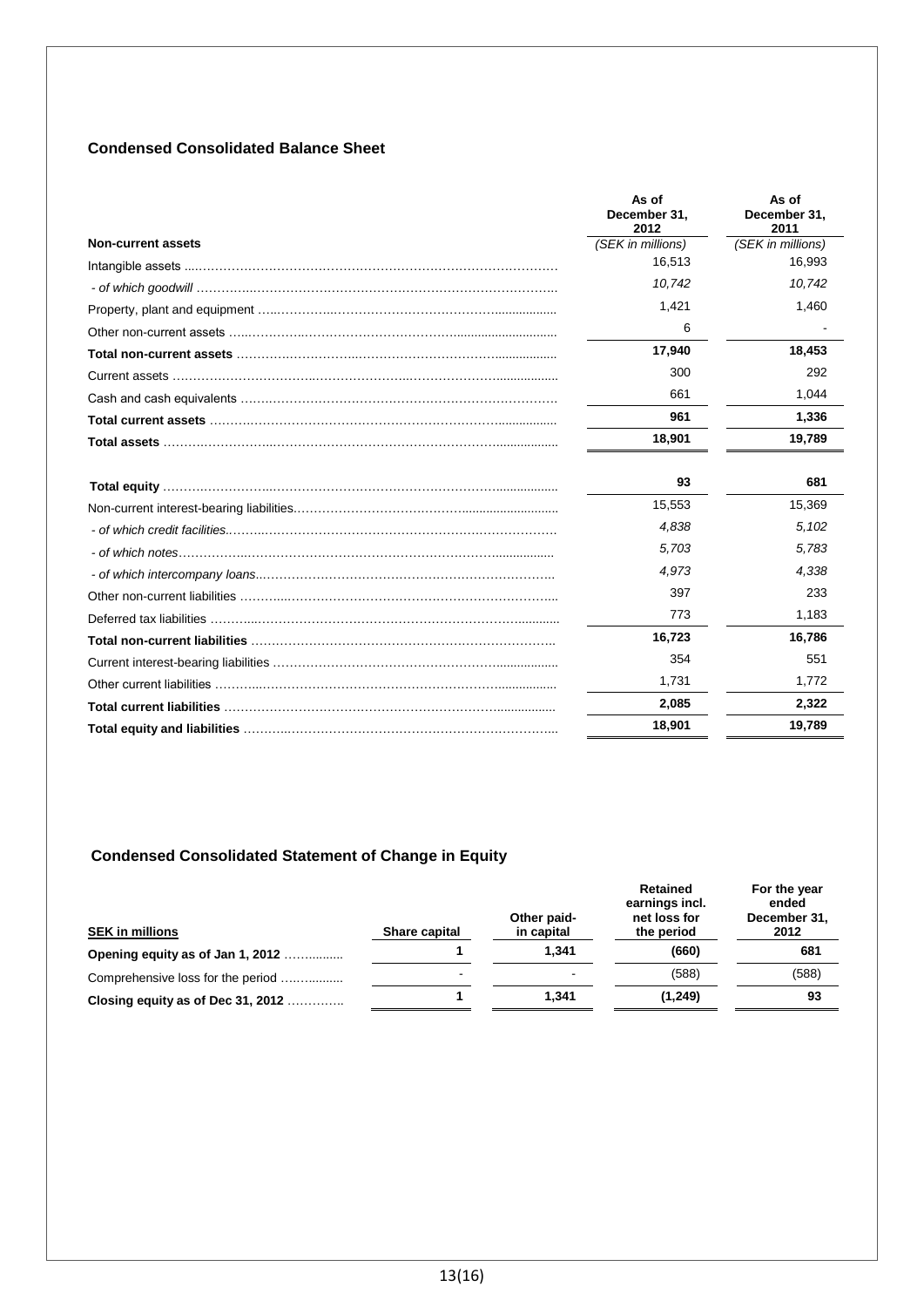# **Condensed Consolidated Cash Flow Statement**

|                             | For the three months<br>ended December 31, |       | For the year<br>ended<br>December 31, |  |
|-----------------------------|--------------------------------------------|-------|---------------------------------------|--|
|                             | 2012                                       | 2011  | 2012                                  |  |
| <b>Operating activities</b> | (SEK in millions)                          |       | (SEK in millions)                     |  |
|                             | (360)                                      | (364) | (999)                                 |  |
|                             | 283                                        | 791   | 2,012                                 |  |
|                             | 71                                         | 4     | (117)                                 |  |
|                             | (6)                                        | 431   | 896                                   |  |
| <b>Investing activities</b> |                                            |       |                                       |  |
|                             | (96)                                       | (97)  | (250)                                 |  |
|                             | (238)                                      | (177) | (625)                                 |  |
|                             | (6)                                        |       | (6)                                   |  |
|                             | (340)                                      | (274) | (880)                                 |  |
| <b>Financing activities</b> |                                            |       |                                       |  |
|                             | 201                                        | (81)  | 101                                   |  |
|                             | (34)                                       | (177) | (457)                                 |  |
|                             |                                            | (404) | (43)                                  |  |
|                             | 167                                        | (662) | (399)                                 |  |
|                             | (178)                                      | (505) | (383)                                 |  |
|                             | 661                                        | 1,044 | 661                                   |  |

# **\*Adjustments for items not included in cash flow, etc.**

|                                                                  | For the three months<br>ended December 31. |       | For the year<br>ended<br>December 31. |  |
|------------------------------------------------------------------|--------------------------------------------|-------|---------------------------------------|--|
|                                                                  | 2012                                       | 2011  | 2012                                  |  |
|                                                                  | (SEK in millions)                          |       | (SEK in millions)                     |  |
|                                                                  | 347                                        | 360   | 1,413                                 |  |
|                                                                  | 99                                         | (145) | (191)                                 |  |
|                                                                  | (59)                                       | 101   | 159                                   |  |
| Change in accrued arrangement fees and accrued interest expenses | (130)                                      | 316   | 167                                   |  |
|                                                                  | 26                                         | 133   | 639                                   |  |
|                                                                  | (1)                                        | 26    | 26                                    |  |
| Total                                                            | 283                                        | 791   | 2,213                                 |  |

\*\* The net change in intercompany loans in Q4 2012, from the Parent Company, was used to pay interest accrued in 2012 on previous intercompany loans.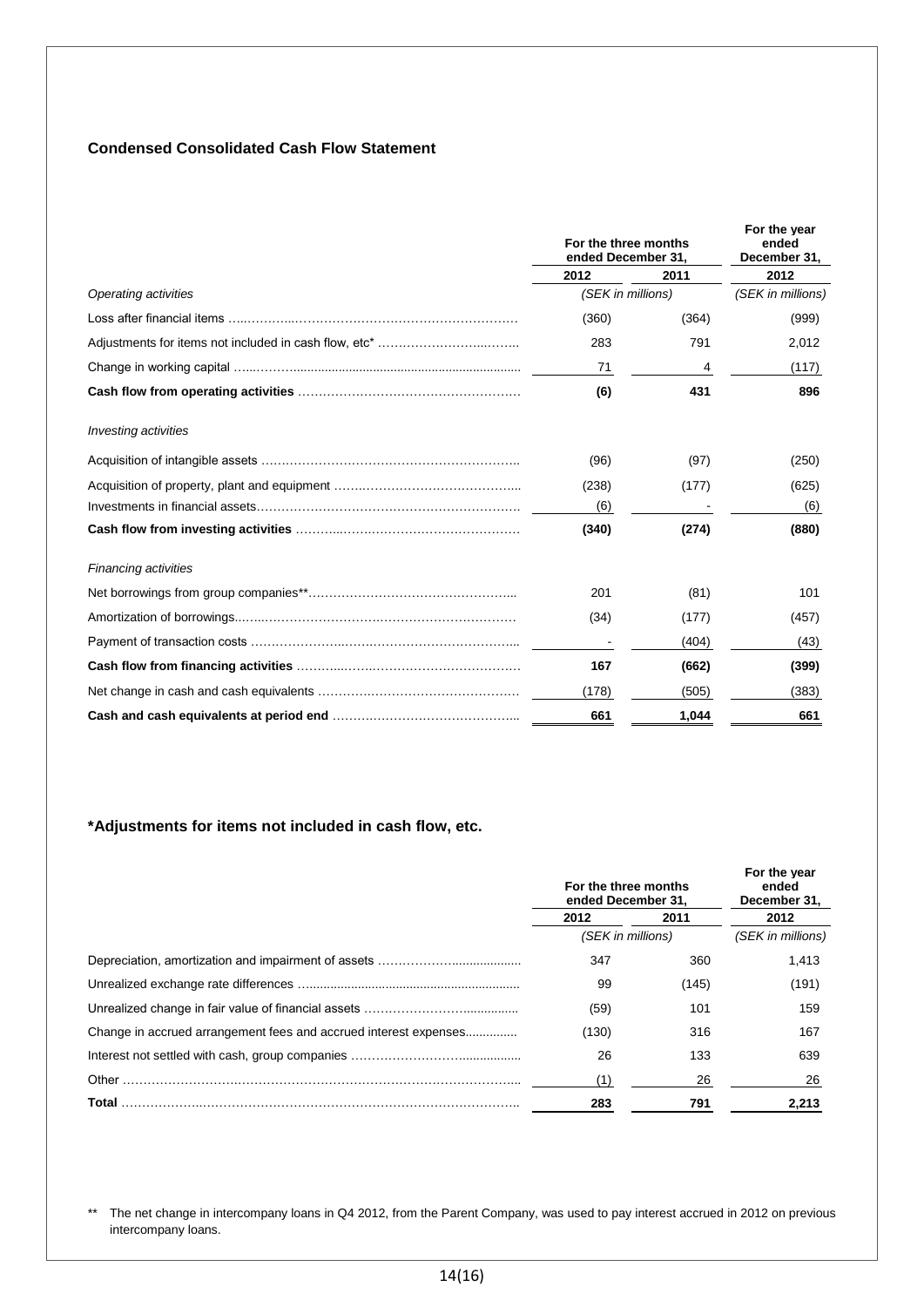# **Notes to the Condensed Consolidated Financial Statements**

## **Note 1 Basis of Preparation**

The consolidated accounts of the Group are prepared in accordance with International Financial Reporting Standards ("IFRSs") as disclosed in the Annual Report 2011. The Interim Report is prepared in accordance with IAS 34 Interim Financial Reporting.

NorCell Sweden Holding 2 AB (publ) was established on July 12, 2011, and functioned as a dormant holding company between July 12, 2011, and September 28, 2011. As a consequence it is not meaningful to present a comparable income statement for the period July 12, 2011 to December 31, 2011.

The new or amended IFRS and IFRIC interpretations, which became effective on January 1, 2012, have had no material effect on the consolidated financial statements.

These condensed consolidated financial statements are presented in million Swedish kronor (SEK) which is also the Group's functional currency.

This Interim Report has been approved for issuance by the Board of Directors on February 20, 2013.

#### *Operating Segments*

The operations of the Group are integrated and constitute a single operating segment that offers the supply of pay television, high-speed broadband and fixed-telephony on a single market, Sweden. This is also the base of the Group's management structure and the structure for internal reporting, which is controlled by the Group's Chief Executive Officer, who has been identified as its chief operating decision maker. As such, the Group does not present any operating segment information. However, information on revenue from paytelevision, high-speed broadband, fixed-telephony and landlord is disclosed in Note 2.

#### **Note 2 Revenue**

Total revenue amounted to SEK 4,562 million in the year ended December 31, 2012. Pay television revenue amounted to SEK 1,721 million, or 37.7% of total revenue. High-speed broadband revenue amounted to SEK 1,277 million, or 28.0% of total revenue. Fixed-telephony revenue amounted to SEK 506 million, or 11.1% of total revenue. Landlord revenue amounted to SEK 856 million or 18.8% of total revenue, and Other revenue amounted to SEK 202 million, or 4.4% of total revenue.

#### **Note 3 Operating Expenses**

The Group's cost of sales and services amounted to SEK 2,244 million, or 49.2% of total revenue in the year ended December 31, 2012. Selling expenses amounted to SEK 1,310 million, or 28.7% of total revenue, administrative expenses amounted to SEK 249 million, or 5.5% of total revenue and the group's other operating income and expenses amounted to SEK 11 million or 0.2% of total revenue.

#### **Note 4 Financial Income and Expense**

Financial income and expense summarized to a net financial expense of SEK (1,747) million in the year ended December 31, 2012.

Net financial expense consisted primarily of interest expense on borrowings amounting to SEK (1,773) million, currency gains in EUR denominated debt of SEK 193 million, and a negative change in fair value of derivative instruments amounting to SEK 159 million in the year ended December 31, 2012.

# **Note 5 Income Taxes**

The Group recognized a deferred tax income for the year ended December 31, 2012 of SEK 411 million. As of January 1, 2013, the Swedish corporate tax was reduced from 26.3% to 22.0%, and accordingly, all deferred taxes as of December 31, 2012 have been re-measured. The reduction had a one-time effect of SEK 150 million, based on the revaluation of the Group's net deferred tax liability.

# **Note 6 Net Loss for the Period**

The Group recognized a net loss of SEK 588 million in the year ended December 31, 2012.

# **Note 7 Capital Expenditures**

Capital expenditures in the year ended December 31, 2012 amounted to SEK 913 million or 20.0% of total revenue, of which SEK 38 million was funded by financial leases. Of the capital expenditures net after leasing, SEK 625 million related to investments in fixed tangible assets and SEK 250 million related to investments in fixed intangible assets. As from January 1, 2012, Com Hem is able to connect paid out sales commissions to specific fixed-term contracts with subscribers generated from certain telemarketing sales. Therefore, in accordance with IAS 38, approximately SEK 15 million have been recognized as fixed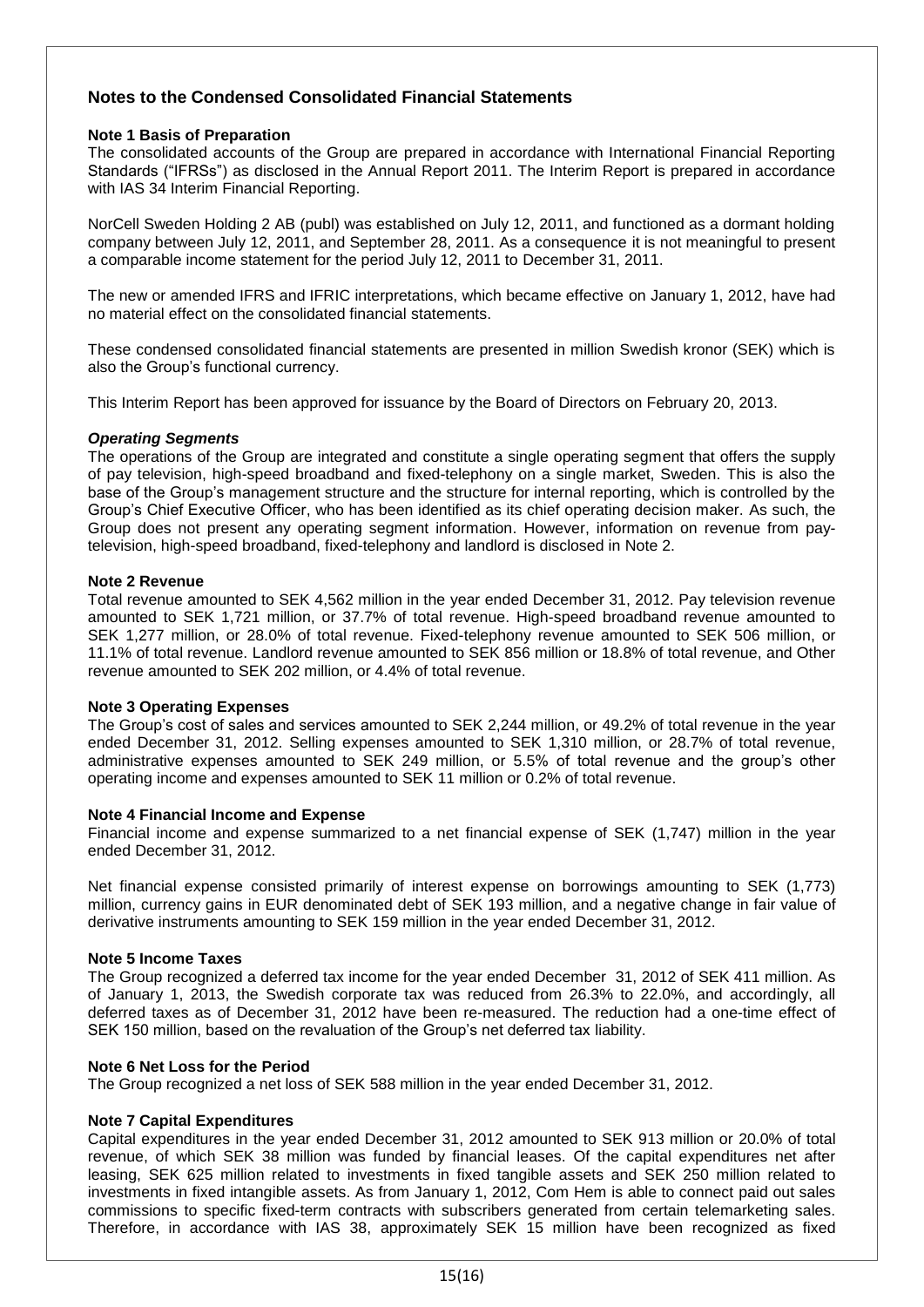intangible assets in the year ended December 31, 2012, which will be amortized over the specific contract period, normally 12 or 24 months.

# **Note 8 Liquidity and Financial Position**

As of December 31, 2012 the Group held SEK 661 million of cash and cash equivalents. Under the Senior Facilities Agreement, the Group has access to an additional committed Capex Facility of SEK 750 million, and additional committed SEK 446 million under the Revolving Credit Facility.

#### **Note 9 Related Parties**

The Group has related party relationships with the Company's owner and with Board members and Group Management.

On November 12, 2012 the Parent Company announced its offering of EUR 250 million, 12.4% Senior PIK Notes due 2019. On November 21, 2012 the net proceeds of EUR 245 million from the offering was on-lent to NorCell Sweden Holding 2 AB (publ) as a subordinated intercompany loan. The amount of the intercompany loan was concurrently repaid to the Parent Company through the repayment of subordinated intercompany loans. No cash interest is payable on the new EUR denominated subordinated intercompany loan from the Parent Company.

During the three months ended December 31, 2012 NorCell Group has provided a loan of SEK 6 million to NorCell S.à.r.l. in order to facilitate for the company to settle certain administrative expenses.

#### **Note 10 Risks and Uncertainty Factors**

The Group's operations are influenced by a number of exogenous factors. For a detailed description of the risk factors considered to be most important to the Group's future progress, please see the description in the Group's Annual Report 2011. The Group believes that the risk environment has not materially changed from the description in the Annual Report 2011.

#### **Note 11 Subsequent Events**

On January 29, 2013 the Group gave notice of a reduction of approximately 60 employees, mainly affecting the head office in Stockholm and the Customer Care Center in Härnösand. The redundancy program is planned to be finalized during the second quarter of 2013.